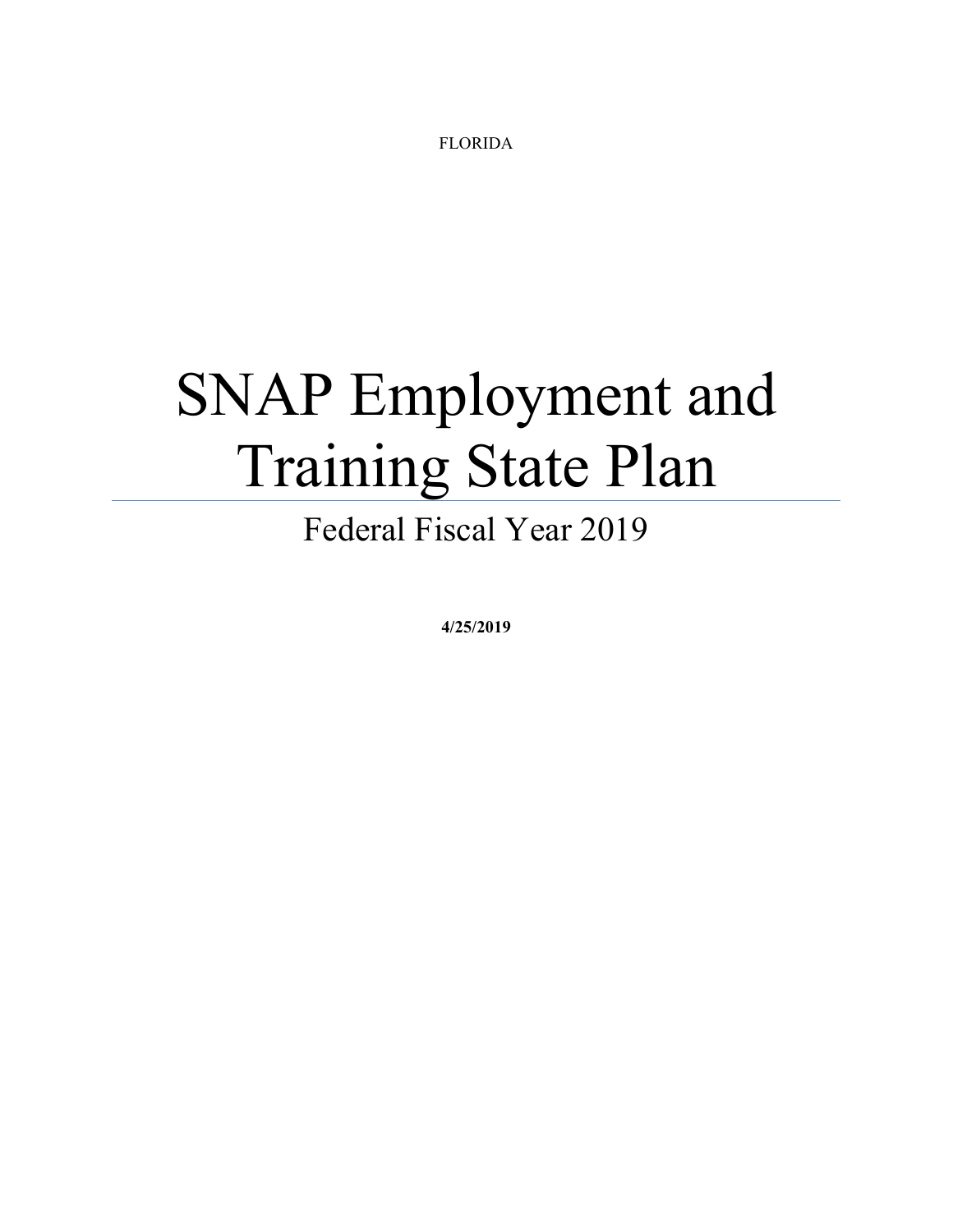# **Table of Contents**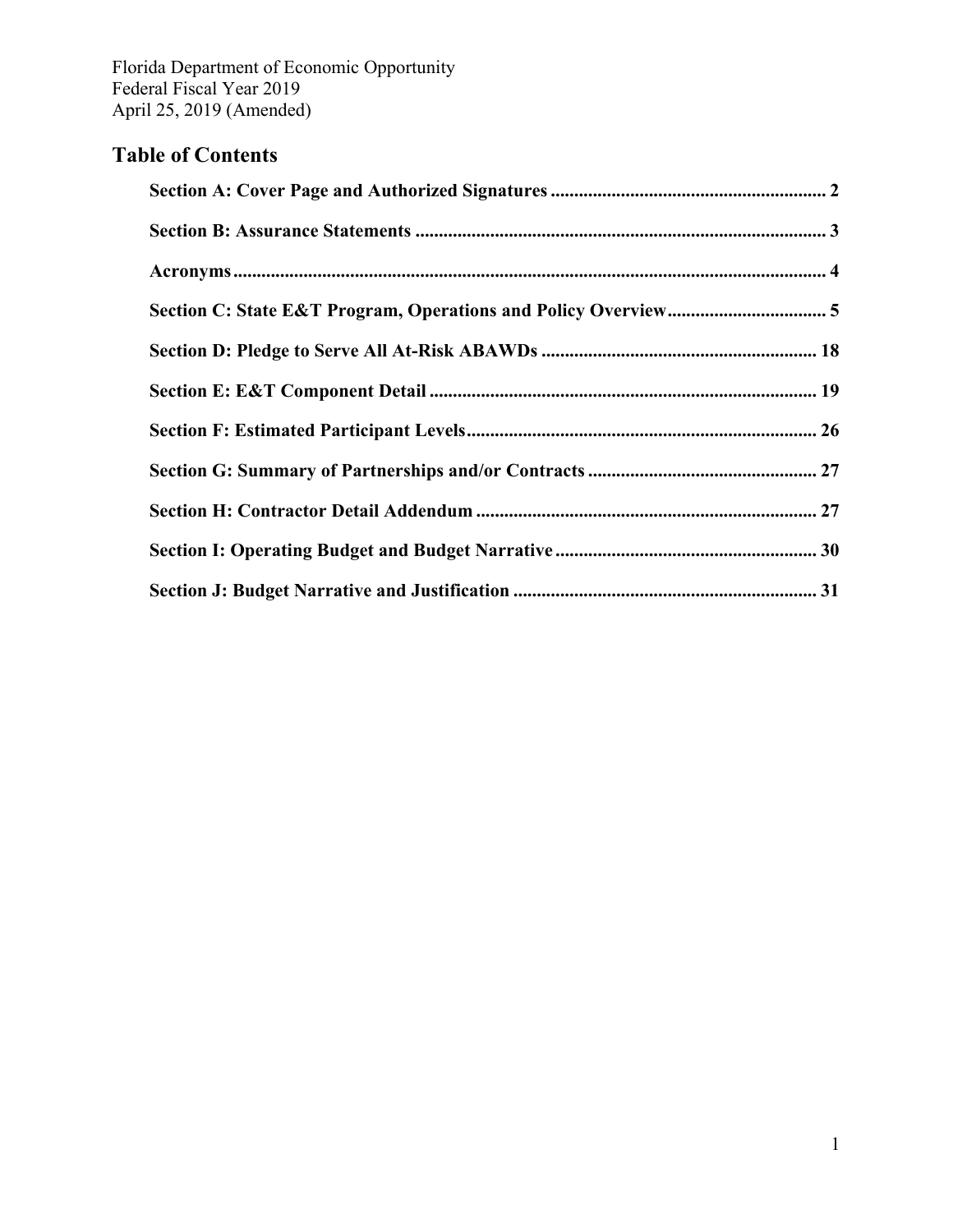## **Section A: Cover Page and Authorized Signatures**

State: Florida State Agency: Florida Department of Children and Families Federal FY: 2019 Date: March 20, 2019

Primary Contacts: Complete the table with the name, title, phone and email address for those State agency personnel who should be contacted with questions about the SNAP E&T plan. Add additional rows if needed.

| <b>Name</b> | <b>Title</b>   | <b>Phone</b>     | Email                               |
|-------------|----------------|------------------|-------------------------------------|
| Tonyaleah   | Chief, Program | $(850)$ 717-4142 | tonyaleah.veltkamp@myflfamilies.com |
| Veltkamp    | Policy         |                  |                                     |
| (DCF)       |                |                  |                                     |
| Angela      | Program        | $(850)$ 717-4439 | angleacarney@myffamilies.com        |
| Carney      | Manager        |                  |                                     |
| (DCF)       |                |                  |                                     |
| Casey Penn  | Administrator  | $(850)$ 245-7485 | casey.penn@deo.myflorida.com        |
| (DEO)       |                |                  |                                     |

**\_\_\_\_\_\_\_\_\_\_\_\_\_\_\_\_\_\_\_\_\_\_\_\_\_\_\_\_\_\_\_\_\_\_\_ \_\_\_\_\_\_\_\_\_\_\_\_\_\_\_** 

 $\mathcal{L}_\mathcal{L} = \{ \mathcal{L}_\mathcal{L} \}$ 

## **Certified By:**

| Taylor Hatch, Assistant Secretary | Date |
|-----------------------------------|------|
| Economic Self Sufficiency         |      |

### **Certified By:**

Randy Pupo, Budget Manager Date Budget Policy and Planning Unit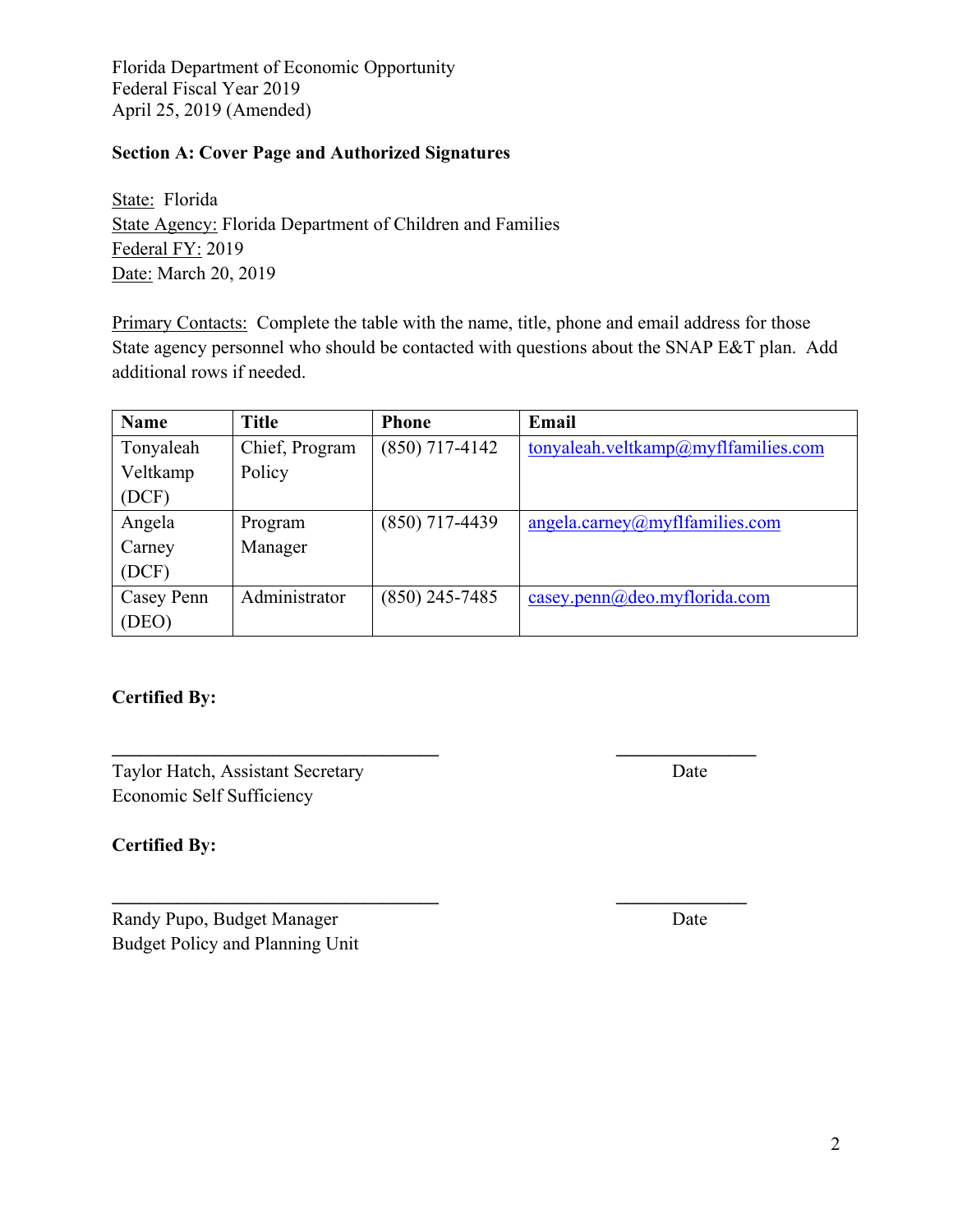| <b>Section B: Assurance Statements</b><br>Check box at right to indicate you have read and understand each statement.                                                                                                                                                                                                                                                                                                                                                |             |
|----------------------------------------------------------------------------------------------------------------------------------------------------------------------------------------------------------------------------------------------------------------------------------------------------------------------------------------------------------------------------------------------------------------------------------------------------------------------|-------------|
| I. The State agency is accountable for the content of the State E&T plan and<br>will provide oversight of any sub-grantees.                                                                                                                                                                                                                                                                                                                                          | ⊠           |
| II. The State agency is fiscally responsible for $E&T$ activities funded under the<br>plan and is liable for repayment of unallowable costs.                                                                                                                                                                                                                                                                                                                         | ⊠           |
| III. State education costs will not be supplanted with Federal E&T funds.                                                                                                                                                                                                                                                                                                                                                                                            | ⊠           |
| IV. Cash or in-kind donations from other non-Federal sources have not been<br>claimed or used as a match or reimbursement under any other Federal<br>program.                                                                                                                                                                                                                                                                                                        | ⊠           |
| V. If in-kind goods and services are part of the budget; only public in-kind<br>services are included. No private in-kind goods or services are claimed.                                                                                                                                                                                                                                                                                                             | 区           |
| VI. Documentation of State agency costs, payments, and donations for<br>approved E&T activities are maintained by the State agency and available for<br>USDA review and audit.                                                                                                                                                                                                                                                                                       | $\boxtimes$ |
| VII. Contracts are procured through appropriate procedures governed by State<br>procurement regulations.                                                                                                                                                                                                                                                                                                                                                             | ⊠           |
| VIII. Program activities are conducted in compliance with all applicable<br>Federal laws, rules, and regulations including Civil Rights and Office of<br>Management and Budget (OMB) regulations governing cost issues.                                                                                                                                                                                                                                              | $\boxtimes$ |
| IX. E&T education activities directly enhance the employability of the<br>participants; there is a direct link between the education activities and job-<br>readiness.                                                                                                                                                                                                                                                                                               | ⊠           |
| X. Program activities and expenses are reasonable and necessary to<br>accomplish the goals and objectives of SNAP E&T.                                                                                                                                                                                                                                                                                                                                               | ⊠           |
| XI. The E&T Program is implemented in a manner that is responsive to the<br>special needs of American Indians on Reservations. State shall: consult on an<br>ongoing basis about portions of State Plan which affect them; submit for<br>comment all portions of the State Plan that affect the Indian Tribal<br>Organization (ITO); if appropriate and the extent practicable, include ITO<br>suggestions in State plan. (For States with Indian Reservations only) | ⊠           |

By signing on the cover page of this document, the State Agency Director (or Commissioner) and financial representative certify that the above assurances are met.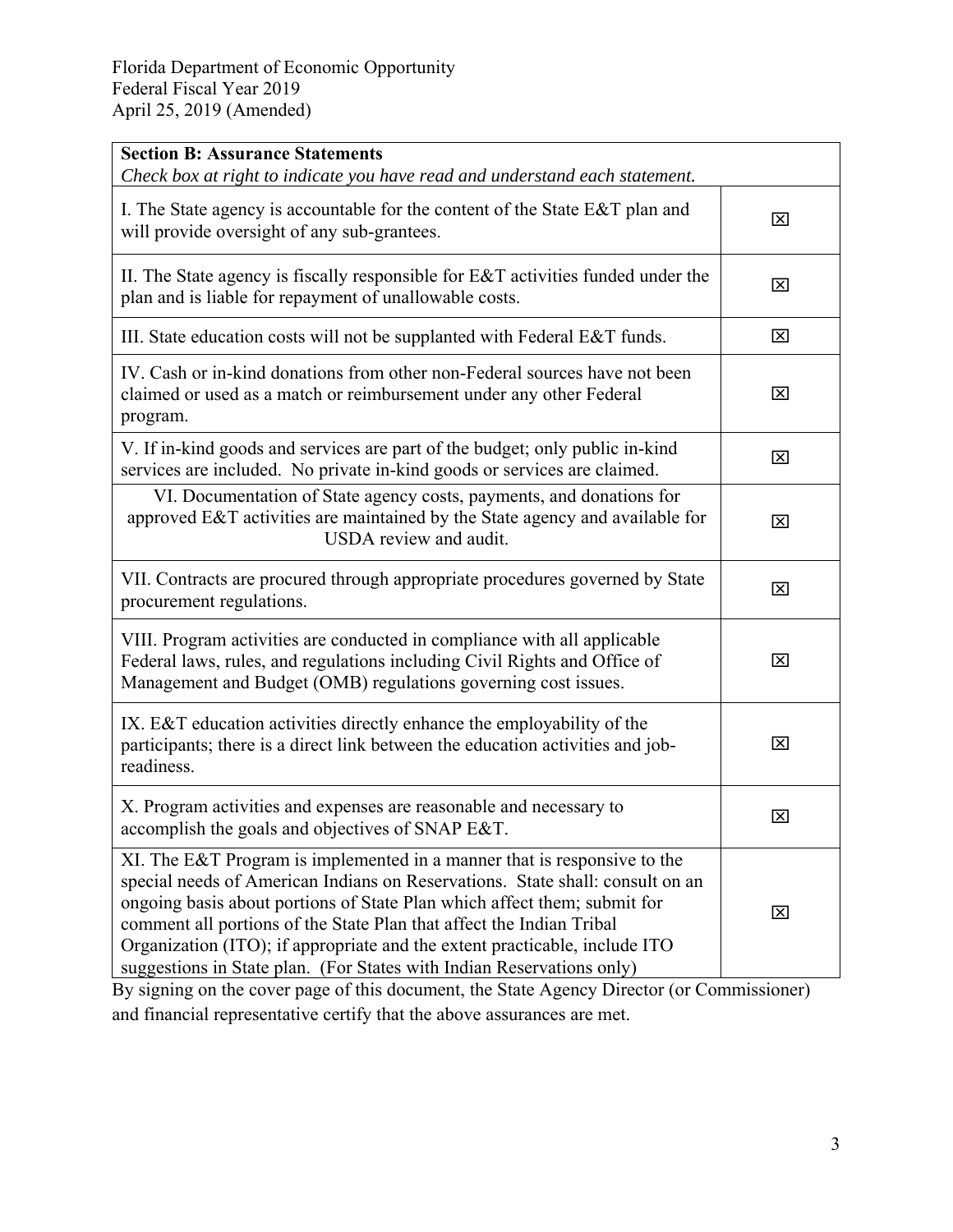## **Acronyms**

Below is a list of common acronyms utilized within this plan:

| <b>ABAWD</b>   | Able-Bodied Adult without Dependents             |
|----------------|--------------------------------------------------|
| <b>CFR</b>     | Code of Federal Regulations                      |
| <b>DEO</b>     | Department of Economic Opportunity               |
| <b>DCF</b>     | Department of Children and Families              |
| <b>EBT</b>     | <b>Electronic Benefits Transfer</b>              |
| <b>ERS</b>     | <b>Employment Retention Services</b>             |
| E&T            | <b>Employment and Training</b>                   |
| <b>ETPL</b>    | Eligible Training Provider List                  |
| <b>FFY</b>     | <b>Federal Fiscal Year</b>                       |
| <b>FLORIDA</b> | Florida Online Recipient Integrated Data Access  |
| <b>FNS</b>     | Food and Nutrition Service                       |
| <b>FSR</b>     | Food Stamp Reimbursement                         |
| <b>LWDB</b>    | Local Workforce Development Board                |
| <b>SNAP</b>    | <b>Supplemental Nutrition Assistance Program</b> |
| <b>TAA</b>     | <b>Trade Adjustment Assistance</b>               |
| <b>TANF</b>    | Temporary Assistance to Needy Families           |
| UI             | Unemployment Insurance                           |
| <b>OSST</b>    | <b>One-Stop Service Tracking</b>                 |
| <b>USDA</b>    | United States Department of Agriculture          |
| <b>WIOA</b>    | Workforce Innovation and Opportunity Act         |
| WP             | Wagner-Peyser                                    |
|                |                                                  |

WT Welfare Transition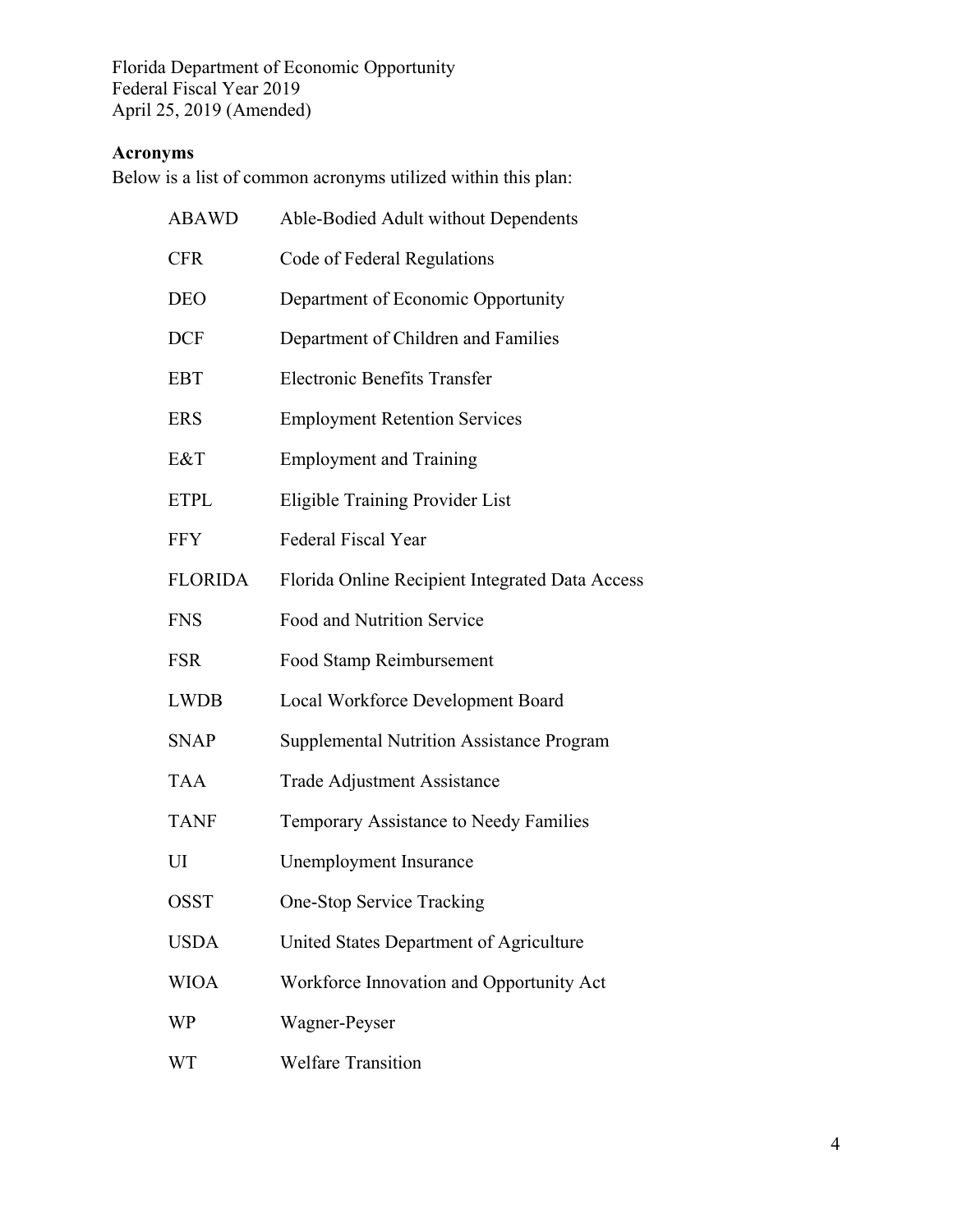| <b>Section C: State E&amp;T Program, Operations and Policy Overview</b>                                                                                                  |                                                                                                                                                                                                                                                                                                                                                                                                                                                                                                                                                                                                                                                                                                                                                                                                                                                                  |  |
|--------------------------------------------------------------------------------------------------------------------------------------------------------------------------|------------------------------------------------------------------------------------------------------------------------------------------------------------------------------------------------------------------------------------------------------------------------------------------------------------------------------------------------------------------------------------------------------------------------------------------------------------------------------------------------------------------------------------------------------------------------------------------------------------------------------------------------------------------------------------------------------------------------------------------------------------------------------------------------------------------------------------------------------------------|--|
| <b>I. Summary of the SNAP</b><br><b>E&amp;T</b> Program<br>Mission<br>$\bullet$<br>Scope of services<br>$\bullet$<br>Administrative<br>$\bullet$<br>structure of program | In Florida, the Supplemental Nutrition Assistance Program<br>(SNAP) Employment and Training (E&T) program is<br>administered by the Florida Department of Children and<br>Families (DCF). DCF works closely with the Florida<br>Department of Economic Opportunity (DEO) to ensure a<br>strong working relationship and communication between the<br>two agencies. The mission of DCF is to work in partnership<br>with local communities to protect the vulnerable, promote<br>strong and economically self-sufficient families, and advance<br>personal and family recovery and resiliency. DEO's mission is<br>to assist the Governor in advancing Florida's economy by<br>championing the state's economic development vision and by<br>administering state and federal programs and initiatives to help<br>visitors, citizens, businesses, and communities. |  |
|                                                                                                                                                                          | DCF is the agency responsible for administering the SNAP<br>E&T program. DCF and DEO entered into a Memorandum of<br>Understanding (MOU) and as part of that agreement, DCF<br>identifies<br>Able-Bodied<br>Adults<br>without<br>Dependents<br>(ABAWDs) and refers these individuals to DEO for<br>mandatory participation in the SNAP E&T program. The<br>delivery of E&T services is provided by Florida's Local<br>Workforce Development Boards (LWDBs) network.                                                                                                                                                                                                                                                                                                                                                                                              |  |
|                                                                                                                                                                          | Florida's SNAP E&T is a mandatory program designed to help<br>ABAWDs gain skills, training, and/or work experience that<br>will increase their ability to move directly into employment.<br>An ABAWD is an individual who is between the ages of $18 -$<br>49, does not have dependents, and does not meet an exemption<br>outlined in Title 7 Code of Federal Regulations (CFR)<br>273.7(b) or an ABAWD exception outlined in 7 CFR<br>$273.24(c)$ . ABAWDs are required to meet the 80 hour per<br>month work requirement to maintain eligibility to receive food<br>assistance.                                                                                                                                                                                                                                                                               |  |
|                                                                                                                                                                          | Florida is committed to ensuring workers, including<br>ABAWDs, in the state are skilled and able to obtain and retain<br>employment while earning a self-sustaining wage. For federal<br>fiscal year (FFY) 2019, Florida will continue to offer SNAP<br>E&T services to ABAWDs referred to the program by DCF.<br>SNAP E&T components that are available to ABAWDs<br>include job search and job search training, work experience,<br>education and vocational training, as well as services offered                                                                                                                                                                                                                                                                                                                                                             |  |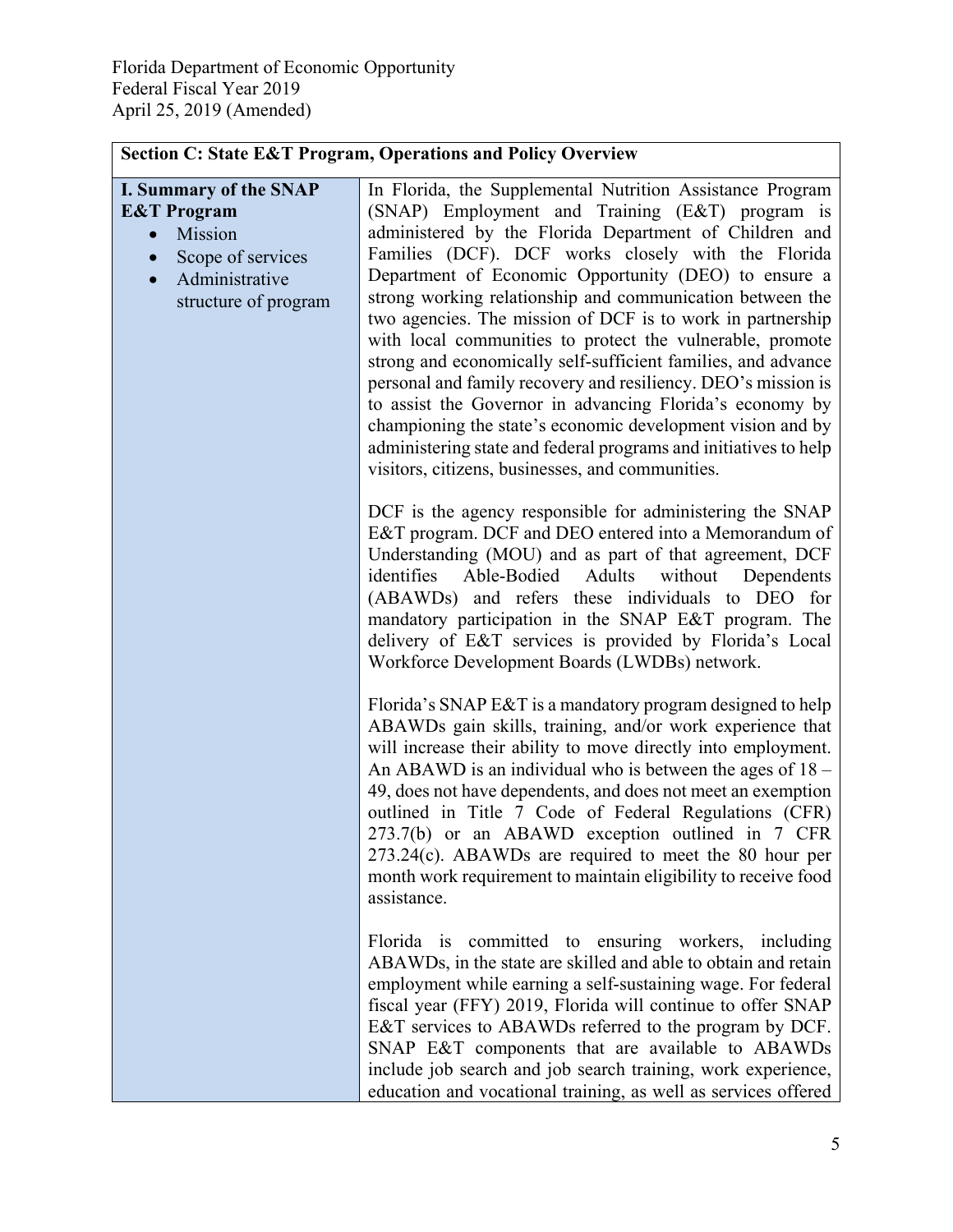| <b>Section C: State E&amp;T Program, Operations and Policy Overview</b> |                                                                                                                                                                                                                                                                                                                                                                                                                                                                                                                                                                                                                                                                                                                                                                                                                         |  |
|-------------------------------------------------------------------------|-------------------------------------------------------------------------------------------------------------------------------------------------------------------------------------------------------------------------------------------------------------------------------------------------------------------------------------------------------------------------------------------------------------------------------------------------------------------------------------------------------------------------------------------------------------------------------------------------------------------------------------------------------------------------------------------------------------------------------------------------------------------------------------------------------------------------|--|
|                                                                         | through the Workforce Innovation and Opportunity Act<br>(WIOA) and Trade Adjustment Assistance (TAA) programs.                                                                                                                                                                                                                                                                                                                                                                                                                                                                                                                                                                                                                                                                                                          |  |
|                                                                         | Florida encourages SNAP E&T and WIOA co-enrollment to<br>provide ABAWDs with an opportunity to become competitive<br>in the workforce while receiving wrap-around support<br>services. ABAWDs who are job ready and assigned to the job<br>search component will be connected with the universal<br>services offered through the Wagner-Peyser program to assist<br>with continued skills building through employability skills<br>workshops and job search, referral, and placement assistance.                                                                                                                                                                                                                                                                                                                        |  |
|                                                                         | <b>SNAP E&amp;T Service Delivery</b><br>ABAWDs referred for participation in the SNAP E&T<br>program are informed of their referral to the program through<br>a Notice of Mandatory Participation (NOMP). The NOMP is<br>mailed by DEO on behalf of the Local Workforce<br>Development Board (LWDB). The NOMP provides detailed<br>instructions and action steps the ABAWD must take to avoid<br>actions that adversely impact their receipt of food assistance<br>benefits. The initial engagement steps are to participate in an<br>online or in-person orientation to the SNAP E&T program,<br>complete an online initial assessment, and schedule an online<br>appointment. The NOMP includes an exemption checklist and<br>an opportunities and obligations form to help inform<br>participants about the program. |  |
|                                                                         | <b>Orientation</b><br>The orientation, offered online or in-person, is a required<br>activity for newly referred or reopen referrals for ABAWDs<br>who have not attended an orientation within the previous 12<br>months. ABAWDs will also receive an orientation if there<br>have been significant program changes regardless of the time<br>frame of last attendance. The orientation informs the ABAWD<br>of the following:                                                                                                                                                                                                                                                                                                                                                                                          |  |
|                                                                         | Why they were referred to the program<br>An overview of the program's components<br>The program expectations and requirements<br>Benefits of the program<br>Consequences of failure to comply<br>Grievance procedures and participant rights                                                                                                                                                                                                                                                                                                                                                                                                                                                                                                                                                                            |  |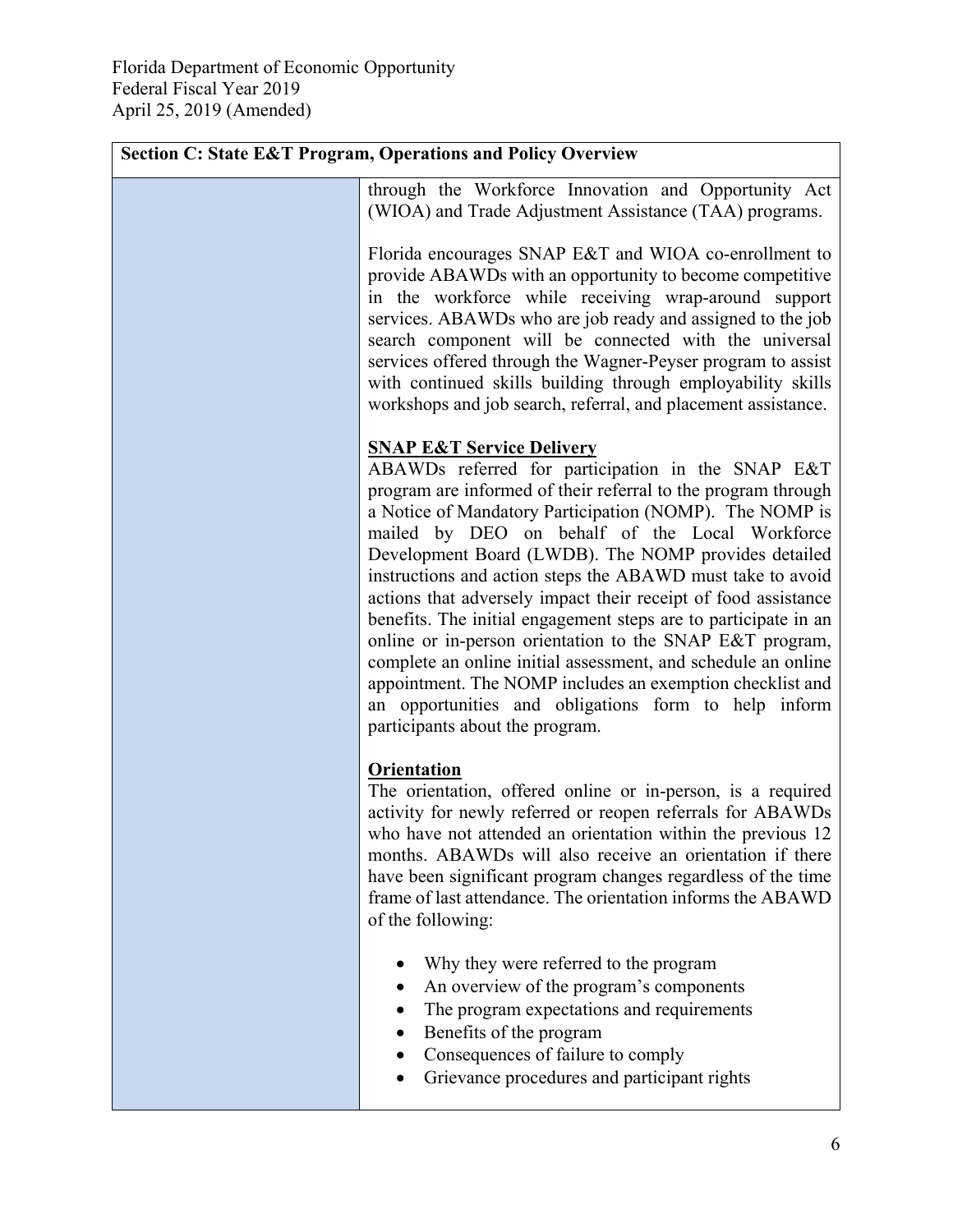| <b>Section C: State E&amp;T Program, Operations and Policy Overview</b>                                         |                                                                                                                                                                                                                                                                                                                                                                                                                                                                                                                                                                                                                                                                                                                                                                                                            |  |
|-----------------------------------------------------------------------------------------------------------------|------------------------------------------------------------------------------------------------------------------------------------------------------------------------------------------------------------------------------------------------------------------------------------------------------------------------------------------------------------------------------------------------------------------------------------------------------------------------------------------------------------------------------------------------------------------------------------------------------------------------------------------------------------------------------------------------------------------------------------------------------------------------------------------------------------|--|
|                                                                                                                 | <b>Assessment</b><br>The assessment, offered online or in-person, identifies the<br>ABAWDs strengths, barriers, and goals in relation to<br>education and employment. The assessment contains a<br>standard set of questions to gather information from the<br>ABAWD that will allow the case manager to assign the<br>ABAWD to the most appropriate activity (ies). The assessment<br>is completed immediately following the orientation and prior<br>to the assignment to a qualifying component.                                                                                                                                                                                                                                                                                                        |  |
|                                                                                                                 | <b>Online Appointment Setting</b><br>Upon completion of the orientation and assessment, the<br>ABAWD is instructed to schedule an appointment with a case<br>manager at their LWDB. The online appointment is scheduled<br>using a virtual event calendar with available date and time<br>slots. In most LWDBs, the ABAWD can select a date and time<br>that suits their availability. In other LWDBs, the ABAWD<br>must contact the local career center to verbally schedule an<br>appointment.                                                                                                                                                                                                                                                                                                           |  |
|                                                                                                                 | During the appointment, the ABAWD meets with a case<br>manager to discuss their assessment responses and determine<br>which activity(ies) is suitable for assignment.                                                                                                                                                                                                                                                                                                                                                                                                                                                                                                                                                                                                                                      |  |
| <b>II. Program Changes</b><br>New initiatives<br>Significant changes in<br>$\bullet$<br>State policy or funding | In FFY 2019, Florida will implement a third-party partnership<br>program with CareerSource Central Florida (CSCFL) in the<br>Orlando area for volunteer SNAP recipients. The services<br>provided to ABAWDs will continue to be provided under the<br>existing program model/allowable activities. CSCFL will<br>partner with Second Harvest Food Bank of Central Florida's<br>Culinary Training Program. The program will provide culinary<br>and life skills training needed to pursue a sustainable career in<br>the food industry. Eligible participants enrolled in the program<br>through the third-party partnership will gain valuable "hands-<br>on" experience assisting in contract meal prep and catered<br>events during their lab time with Second Harvest's team of<br>award-winning chefs. |  |
|                                                                                                                 | The life skills component of the program prepares students for<br>work-readiness, focusing on the importance of appropriate<br>work behaviors, resumes and interviewing techniques, as well<br>as household budgeting, stress, and time management.                                                                                                                                                                                                                                                                                                                                                                                                                                                                                                                                                        |  |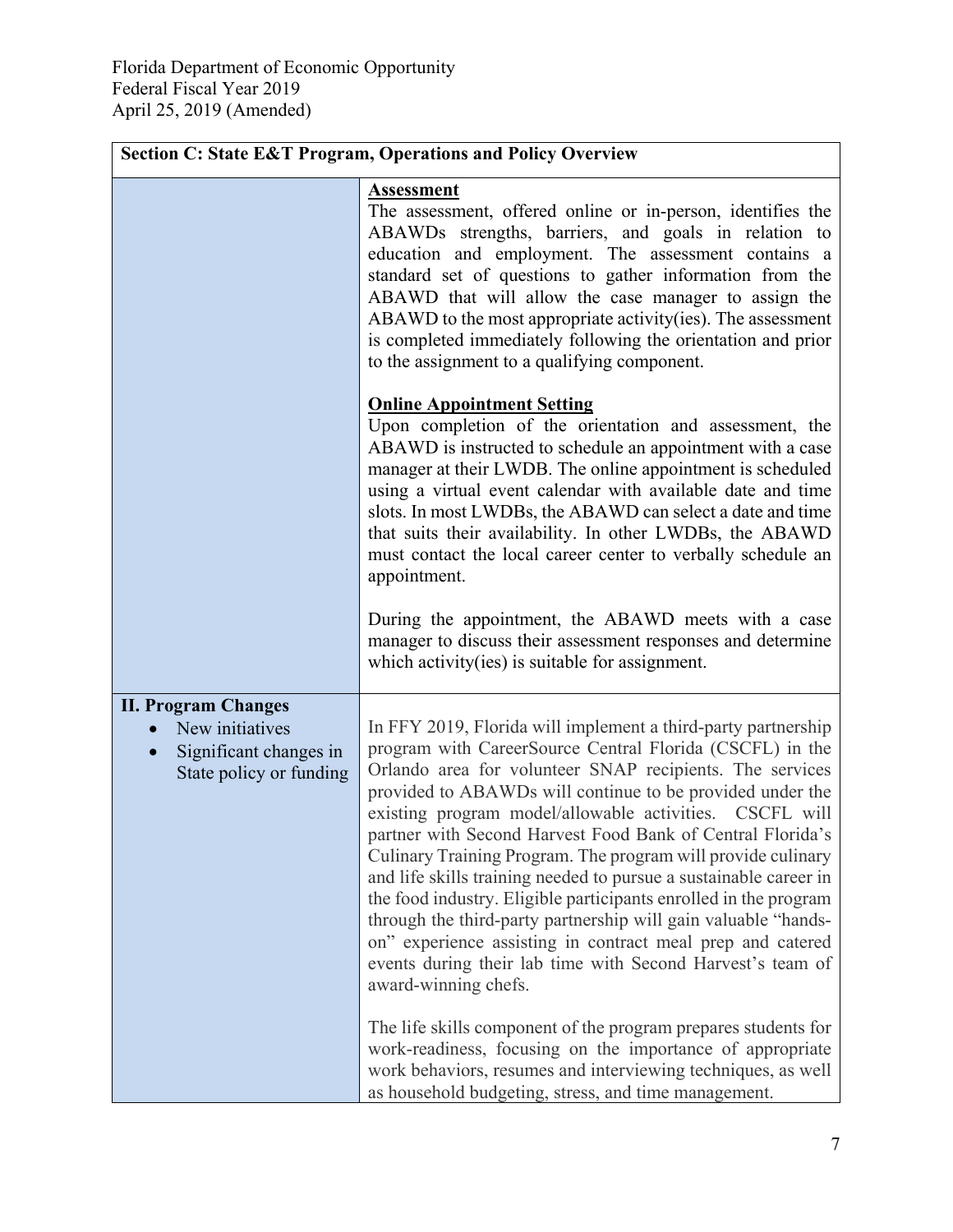| <b>Section C: State E&amp;T Program, Operations and Policy Overview</b> |                                                                                                                                                                                                                                                                                                                                                                                                                                                                                                                                                                                                                                                                                       |  |
|-------------------------------------------------------------------------|---------------------------------------------------------------------------------------------------------------------------------------------------------------------------------------------------------------------------------------------------------------------------------------------------------------------------------------------------------------------------------------------------------------------------------------------------------------------------------------------------------------------------------------------------------------------------------------------------------------------------------------------------------------------------------------|--|
|                                                                         | The curriculum covers food safety and sanitation, use and care<br>of equipment, nutrition, food preparation techniques and the<br>basic culinary foundations needed to successfully obtain an<br>entry-level position in any food service establishment across<br>the country.                                                                                                                                                                                                                                                                                                                                                                                                        |  |
|                                                                         | CSCFL will have a designated Program Manager to work with<br>the training program staff. This team will ensure participants<br>are provided access to soft-skills training and other<br>employability workshops as well as job placement assistance<br>upon completion of the training program. The CSCFL<br>Program Manager, in collaboration with the Second Harvest<br>Food Bank team, will market the program to eligible<br>participants identified during the food assistance application<br>process. CSCFL staff will ensure participant services are<br>tracked in the State Management Information System (OSST)<br>to monitor program performance and participant outcomes. |  |
|                                                                         | Services that will be made available to each participant<br>includes but are not limited to:<br>Verification of SNAP eligibility prior to enrollment<br>Intake screening<br>$\bullet$<br>Comprehensive assessment<br>$\bullet$<br>Case Management<br>Access to services, such as:<br>Soft/Employability skills training (i.e., resume<br>$\circ$<br>writing, interviewing skills, etc.)<br>o Vocational Training<br>Support Services (as needed)<br>$\circ$<br>• Child Care<br><b>Transportation Assistance</b><br>Participant equipment/supplies<br>٠                                                                                                                                |  |
|                                                                         | (necessary for participation)<br>Second Harvest will provide the culinary training program<br>leveraging non-federal funds, such as general revenue state<br>funds, eligible for reimbursement under the SNAP 50/50<br>program guidelines.                                                                                                                                                                                                                                                                                                                                                                                                                                            |  |
|                                                                         | during FFY 2019, Florida will<br>Additionally,<br>offer<br>Employment Retention Services (ERS), also known as Job<br>Retention Services, to program participants. ERS are intended                                                                                                                                                                                                                                                                                                                                                                                                                                                                                                    |  |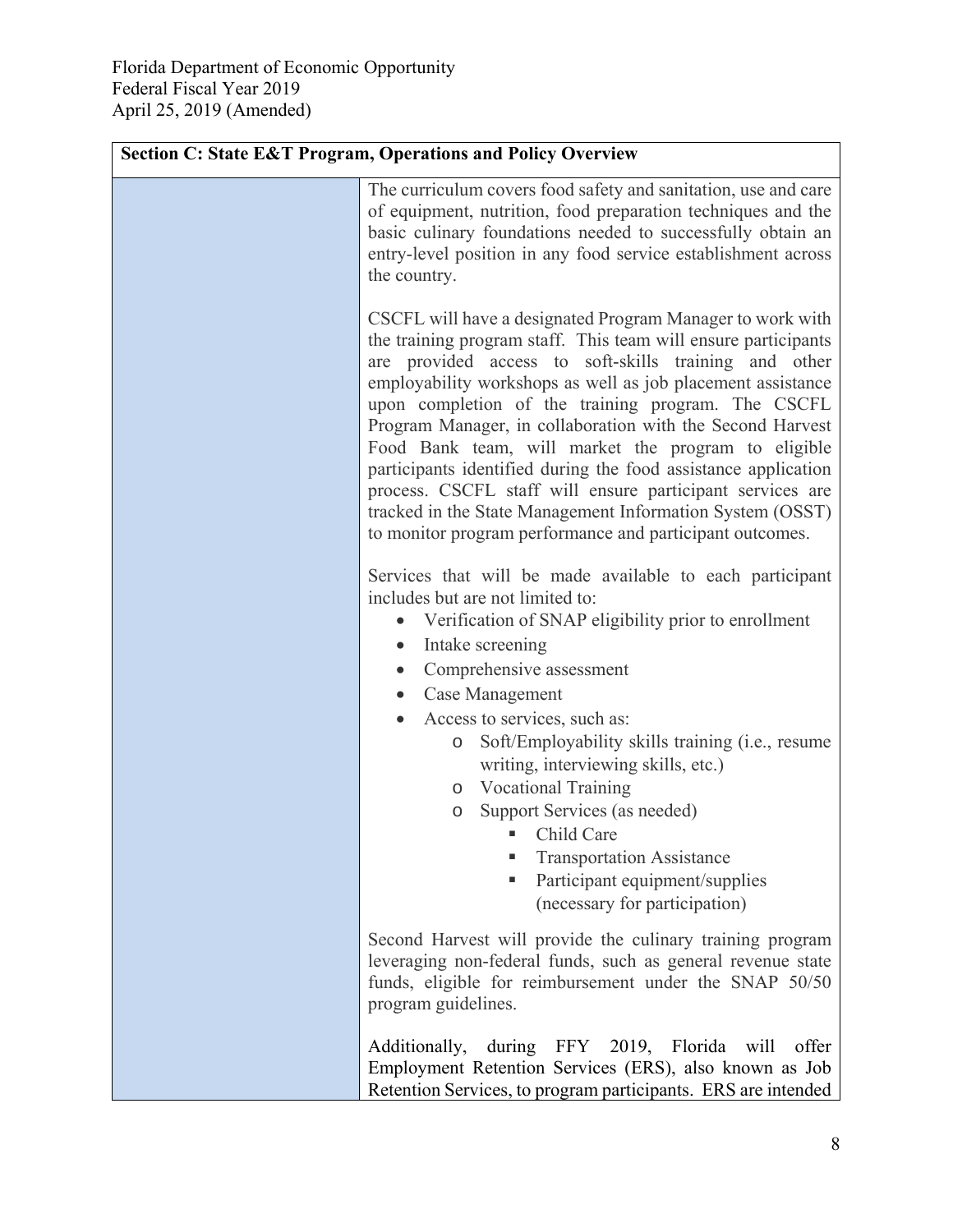| <b>Section C: State E&amp;T Program, Operations and Policy Overview</b>                                                                                                                                                                                                  |                                                                                                                                                                                                                                                                                                                                                                                                                                                                                                                                                                                                                                                                                                                                                                                                                                                                                                                                                                                                                                                                                                                                                                               |  |
|--------------------------------------------------------------------------------------------------------------------------------------------------------------------------------------------------------------------------------------------------------------------------|-------------------------------------------------------------------------------------------------------------------------------------------------------------------------------------------------------------------------------------------------------------------------------------------------------------------------------------------------------------------------------------------------------------------------------------------------------------------------------------------------------------------------------------------------------------------------------------------------------------------------------------------------------------------------------------------------------------------------------------------------------------------------------------------------------------------------------------------------------------------------------------------------------------------------------------------------------------------------------------------------------------------------------------------------------------------------------------------------------------------------------------------------------------------------------|--|
|                                                                                                                                                                                                                                                                          | to provide additional employment supports to<br>assist<br>participants in retaining employment. Available ERS include,<br>reimbursements for required uniforms or other clothing for<br>employment, equipment, supplies, tools required to perform<br>the job, testing fees, and transportation.                                                                                                                                                                                                                                                                                                                                                                                                                                                                                                                                                                                                                                                                                                                                                                                                                                                                              |  |
|                                                                                                                                                                                                                                                                          | ABAWDs who participate in at least one qualifying SNAP<br>E&T component and subsequently secures employment will<br>be eligible to receive ERS for up to 90 days after securing<br>employment.                                                                                                                                                                                                                                                                                                                                                                                                                                                                                                                                                                                                                                                                                                                                                                                                                                                                                                                                                                                |  |
| <b>III. Workforce Development</b><br><b>System</b><br>General description<br>In-demand and<br>emerging industries<br>and occupations<br><b>Connection to SNAP</b><br>E&T, components<br>offered through such<br>system, career<br>pathways, and<br>credentials available | Over the past few years, Florida's economy has improved<br>significantly. The latest labor market information released<br>states that as of March 2019, the unemployment rate is down<br>to 3.5 percent, with in-demand and emerging occupations in<br>the areas of construction, manufacturing, trade, transportation,<br>professional and business services, education and health<br>services, leisure and hospitality. This improved economic<br>climate provides more opportunities to ensure that all<br>Floridians can obtain and maintain gainful employment.<br>Florida's workforce development system is a business-led,<br>market-responsive, results-oriented, and integrated workforce<br>development system.                                                                                                                                                                                                                                                                                                                                                                                                                                                     |  |
|                                                                                                                                                                                                                                                                          | Led by CareerSource Florida, the workforce development<br>system administers services to businesses and customers<br>through DEO and the LWDBs. CareerSource Florida is the<br>statewide workforce policy and investment board of business<br>and government leaders, charged with guiding workforce<br>development for the State of Florida. A responsibility of DEO<br>is to serve as the administrative entity for the workforce system<br>by providing policy, guidance and training to the LWDBs in<br>their administration of the federal workforce programs. Each<br>LWDB administers workforce programs, either directly or by<br>referral, that include the core WIOA programs (adult,<br>dislocated worker, and youth programs), the Wagner-Peyser<br>(WP) program, adult education and literacy programs, and<br>migrant and seasonal farmworker programs, among others.<br>The LWDBs also provide services to customers receiving<br>Temporary Assistance to Needy Families (TANF), known as<br>the Welfare Transition (WT) program, SNAP E&T, TAA, and<br>other programs that target special populations such as older<br>workers and persons with disabilities. |  |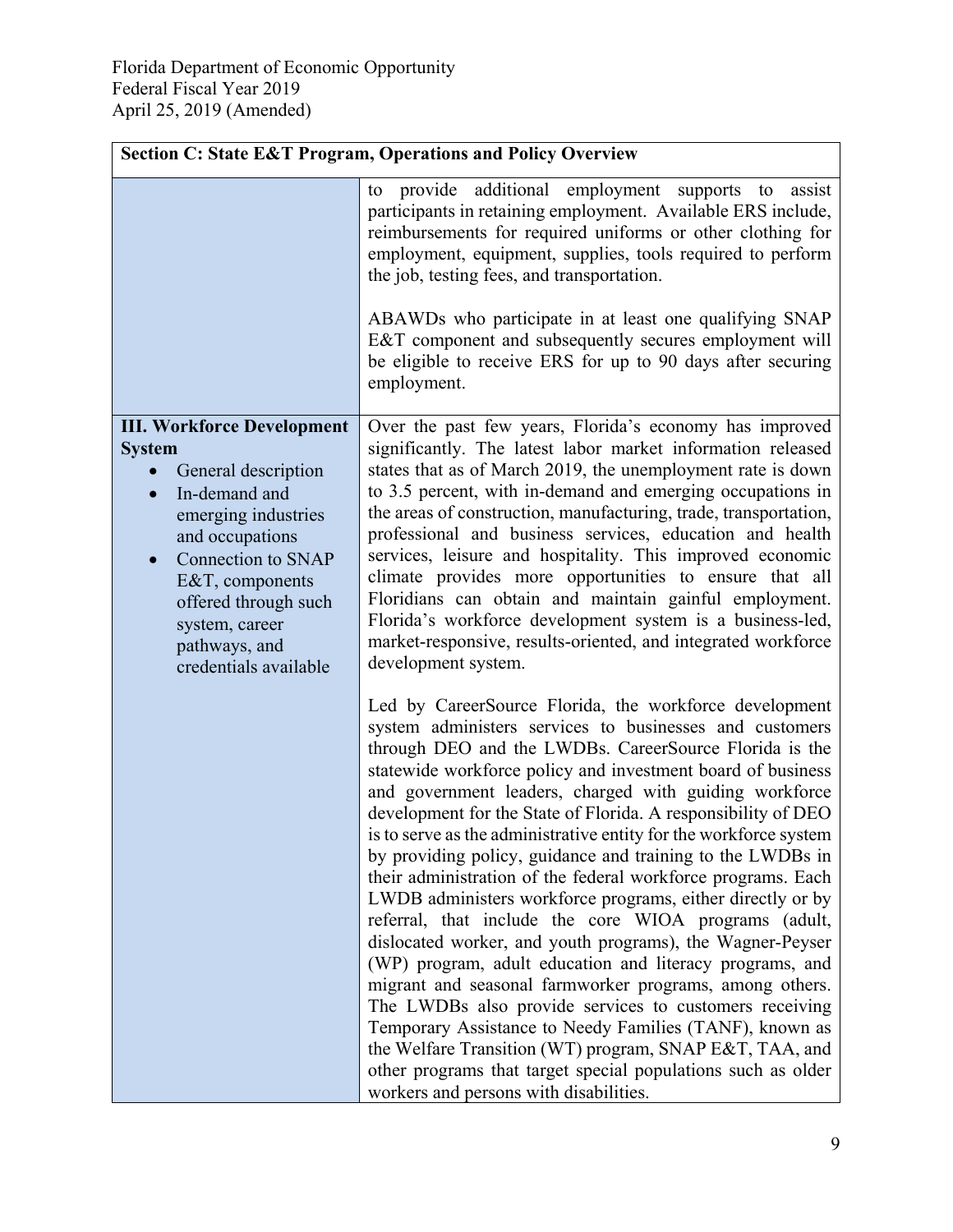| <b>Section C: State E&amp;T Program, Operations and Policy Overview</b>                                                       |                                                                                                                                                                                                                                                                                                                                                                                                                                                                                                                                                                                                                                                                                                                                                                                                                                                                                                                                                                                                                                                                                                                              |  |
|-------------------------------------------------------------------------------------------------------------------------------|------------------------------------------------------------------------------------------------------------------------------------------------------------------------------------------------------------------------------------------------------------------------------------------------------------------------------------------------------------------------------------------------------------------------------------------------------------------------------------------------------------------------------------------------------------------------------------------------------------------------------------------------------------------------------------------------------------------------------------------------------------------------------------------------------------------------------------------------------------------------------------------------------------------------------------------------------------------------------------------------------------------------------------------------------------------------------------------------------------------------------|--|
|                                                                                                                               | Florida's workforce development system aims to accomplish<br>three goals:<br>1. Enhance alignment and market responsiveness of<br>workforce, education, and economic development<br>systems through improved service integration that<br>welfare dependence<br>reduces<br>and<br>increases<br>opportunities for self-sufficiency, high-skill and high-<br>wage careers and lifelong learning.<br>2. Promote accountable, transparent, and data-driven<br>workforce investment through performance measures,<br>monitoring and evaluation that informs strategies,<br>drives<br>operational excellence, leads<br>the<br>to<br>identification and replication of best practices and<br>empowers an effective and efficient workforce<br>delivery system.<br>3. Improve career exploration, educational attainment<br>and skills training for in-demand industries and<br>occupations that lead to enhanced employment, career<br>development, credentialing, and post-secondary<br>education opportunities.                                                                                                                    |  |
| <b>IV. Other Employment</b><br><b>Programs</b><br>TANF, General<br>Assistance, etc.<br>Coordination efforts, if<br>applicable | ABAWDs referred for participation in the mandatory SNAP<br>E&T have a variety of opportunities available through SNAP<br>E&T, as well as other federally funded programs, including<br>WIOA and Wagner-Peyser programs. SNAP E&T is typically<br>co-located within the LWDBs where participants can be<br>screened and referred to other workforce program services.<br>In addition, the WT program is Florida's work program<br>designed to engage work eligible TANF funded cash<br>assistance recipients (under Title IV-A of the Social Security<br>Act) in a plan that moves the family from welfare to work. The<br>SNAP E&T and WT programs are operated under the same<br>administrative structure and share resources, including access<br>to employer services, job seeker services, and the One Stop<br>Service Tracking (OSST) system.<br>Both the SNAP E&T and TANF participants are served by<br>DEO through the LWDBs. There are case managers that work<br>with both the SNAP E&T and TANF programs, therefore,<br>costs are allocated accordingly, and both programs share<br>resources as described above. |  |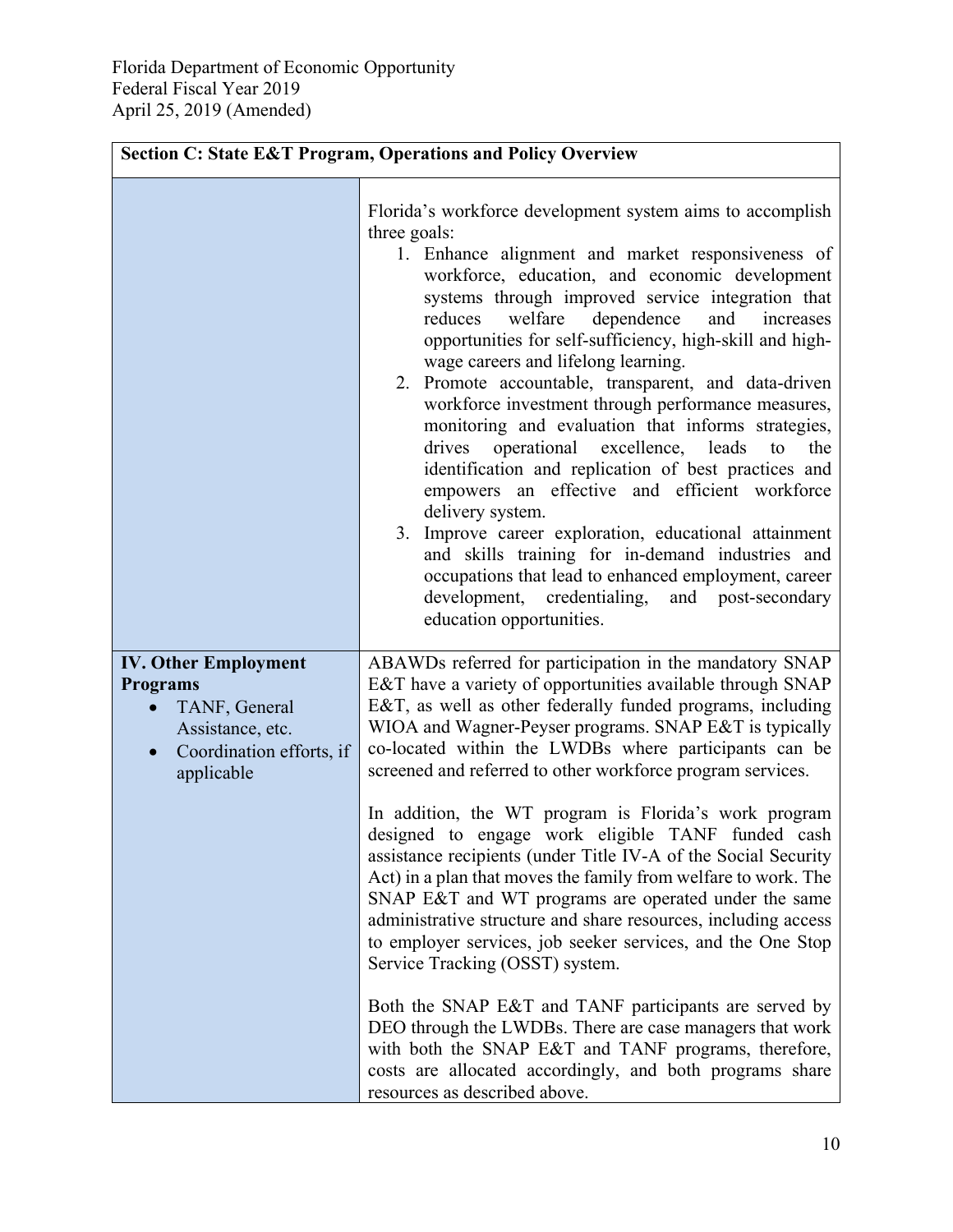| <b>Section C: State E&amp;T Program, Operations and Policy Overview</b>                                                                                                                                  |                                                                                                                                                                                                                                                                                                                                                                                                                                                                                                                                                                                                                                                                                                                                                                                                                                                                                                                                                                                                                                                                                                                                                                                                                                                                       |  |
|----------------------------------------------------------------------------------------------------------------------------------------------------------------------------------------------------------|-----------------------------------------------------------------------------------------------------------------------------------------------------------------------------------------------------------------------------------------------------------------------------------------------------------------------------------------------------------------------------------------------------------------------------------------------------------------------------------------------------------------------------------------------------------------------------------------------------------------------------------------------------------------------------------------------------------------------------------------------------------------------------------------------------------------------------------------------------------------------------------------------------------------------------------------------------------------------------------------------------------------------------------------------------------------------------------------------------------------------------------------------------------------------------------------------------------------------------------------------------------------------|--|
|                                                                                                                                                                                                          |                                                                                                                                                                                                                                                                                                                                                                                                                                                                                                                                                                                                                                                                                                                                                                                                                                                                                                                                                                                                                                                                                                                                                                                                                                                                       |  |
| <b>V. Consultation with Tribal</b><br><b>Organizations</b><br>Description of<br>consultation efforts<br>Services available<br>$\bullet$<br>through E&T<br><b>VI. State Options</b><br>Select options the | In accordance with the regulatory requirements under 7 CFR<br>272.2 and 7 CFR 273.7, pertaining to American Indians, the<br>Seminole Tribe of Florida and the Miccosukee Tribe of Indians<br>of Florida, are the only two federally recognized tribes in the<br>state of Florida. DEO reaches out to the tribal organizations<br>via email and US mail. A thorough description of the SNAP<br>E&T program is offered, explaining the benefits of the SNAP<br>E&T program and outlining the available services through the<br>SNAP E&T program. Over the years, there has not been any<br>response from either of the two tribal organizations. In the<br>upcoming year, DEO will explore a different method of<br>outreach to the tribal organizations.<br>Florida is not specifically targeting SNAP E&T services<br>toward any specific population other than ABAWDs. DCF                                                                                                                                                                                                                                                                                                                                                                                           |  |
| State is applying                                                                                                                                                                                        | refers SNAP applicants, including zero benefit households, to<br>the SNAP E&T program, if they meet the criteria for<br>mandatory participation.                                                                                                                                                                                                                                                                                                                                                                                                                                                                                                                                                                                                                                                                                                                                                                                                                                                                                                                                                                                                                                                                                                                      |  |
| <b>VII. Screening Process</b><br>Process for identifying<br>whether work<br>registrant should be<br>referred to E&T                                                                                      | When determining who is subject to General SNAP work<br>requirements, DCF applies a screening process. Using the total<br>population of food assistance recipients or applicants ages 16<br>- 59, SNAP E&T exemptions or exceptions are applied to<br>eligible individuals. This process involves<br>screening<br>applicants for work registration status and ABAWD work<br>requirements before sending participants over to DEO. Any<br>recipient or applicant who meets an exemption or exception is<br>filtered out of the process, not subject to work requirements,<br>and is not referred for SNAP E&T participation. The<br>remaining individuals, who did not meet an exemption or<br>exception, are ABAWDs who are subject to the work<br>requirement and are referred to DEO to participate in the<br>SNAP E&T program.<br>ABAWDs are informed during the orientation and in writing<br>on the Opportunities and Obligations Form, that they may be<br>exempted from SNAP E&T participation if their monthly<br>program-related transportation expenses to participate in the<br>SNAP E&T program exceed the allowable reimbursement<br>amount. If an ABAWD informs the SNAP E&T case manager<br>that their monthly program-related transportation expenses |  |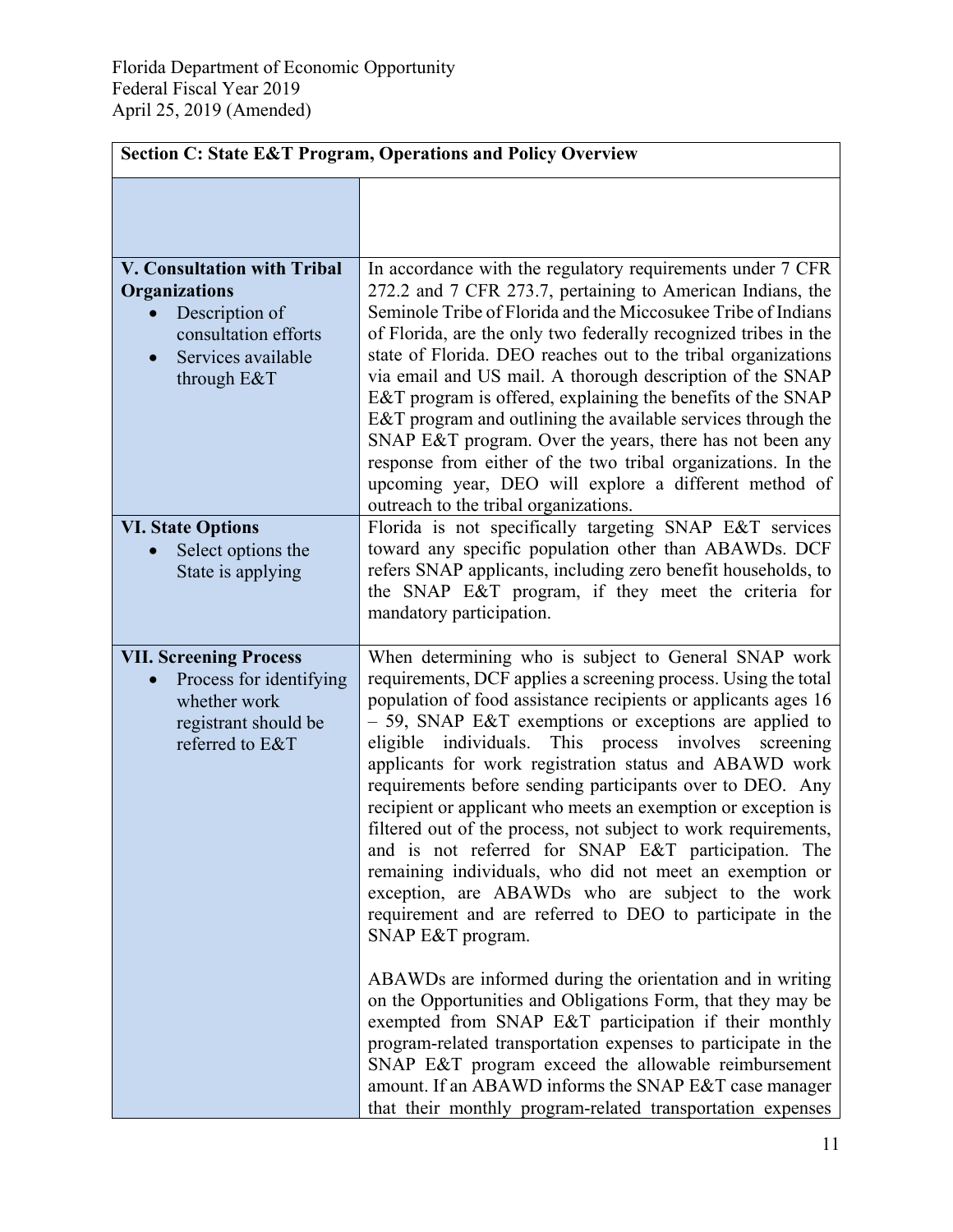|                                                                                                               | <b>Section C: State E&amp;T Program, Operations and Policy Overview</b>                                                                                                                                                                                                                                                                                                                                                                                                                                              |
|---------------------------------------------------------------------------------------------------------------|----------------------------------------------------------------------------------------------------------------------------------------------------------------------------------------------------------------------------------------------------------------------------------------------------------------------------------------------------------------------------------------------------------------------------------------------------------------------------------------------------------------------|
|                                                                                                               | exceed the allowable reimbursement amount, the ABAWD<br>will be assigned to another suitable component in which the<br>ABAWD's expense would not exceed the allowable maximum<br>reimbursement amount.                                                                                                                                                                                                                                                                                                               |
|                                                                                                               | If a suitable component is not available, DEO will refer the<br>participant to DCF for evaluation pursuant to $7$ CFR 273.7(d)<br>(4) (v). DCF will exempt these individuals from SNAP E&T<br>participation and will continue to apply 7 CFR 273.24 for<br>ABAWDs.                                                                                                                                                                                                                                                   |
| <b>VIII. Conciliation Process (if</b>                                                                         | Florida does not have a conciliation process.                                                                                                                                                                                                                                                                                                                                                                                                                                                                        |
| <i>applicable</i> )<br>Procedures for<br>conciliation<br>Length                                               |                                                                                                                                                                                                                                                                                                                                                                                                                                                                                                                      |
| <b>IX. Disqualification Policy</b>                                                                            | ABAWDs will face disqualification from the SNAP E&T                                                                                                                                                                                                                                                                                                                                                                                                                                                                  |
| Length of<br>disqualification period<br>Sanction applies to<br>$\bullet$<br>individual or entire<br>household | program, as well as food assistance, when he or she fails to<br>comply with the SNAP E&T program's work requirements.<br>DEO will refer noncompliant ABAWDs to DCF for good<br>cause consideration pursuant to 7 CFR 273.24(b)(2) and 7<br>CFR 273.7(f)(1)(i). Upon receipt of the non-compliance, DCF<br>generates and mails a good cause notice to the ABAWD.<br>"Good cause" is defined as a temporary circumstance beyond<br>the ABAWDs control that prevented participation in assigned<br>SNAP E&T activities. |
|                                                                                                               | The good cause notice includes:                                                                                                                                                                                                                                                                                                                                                                                                                                                                                      |
|                                                                                                               | 1) The activity the participant failed to complete, good<br>cause reasons, and the deadline good cause must be<br>reported.<br>The DCF's Customer Call Center information to<br>2)<br>submit and request good cause consideration.<br>3) The ABAWD has ten days to respond to the good cause<br>notice.                                                                                                                                                                                                              |
|                                                                                                               | ABAWDs have an opportunity to comply with the failed work<br>requirement before the sanction is effective.                                                                                                                                                                                                                                                                                                                                                                                                           |
|                                                                                                               | If good cause is not granted and a sanction is requested, DCF<br>generates and mails the ABAWD a Notice of Adverse Action<br>(NOAA). The NOAA includes:                                                                                                                                                                                                                                                                                                                                                              |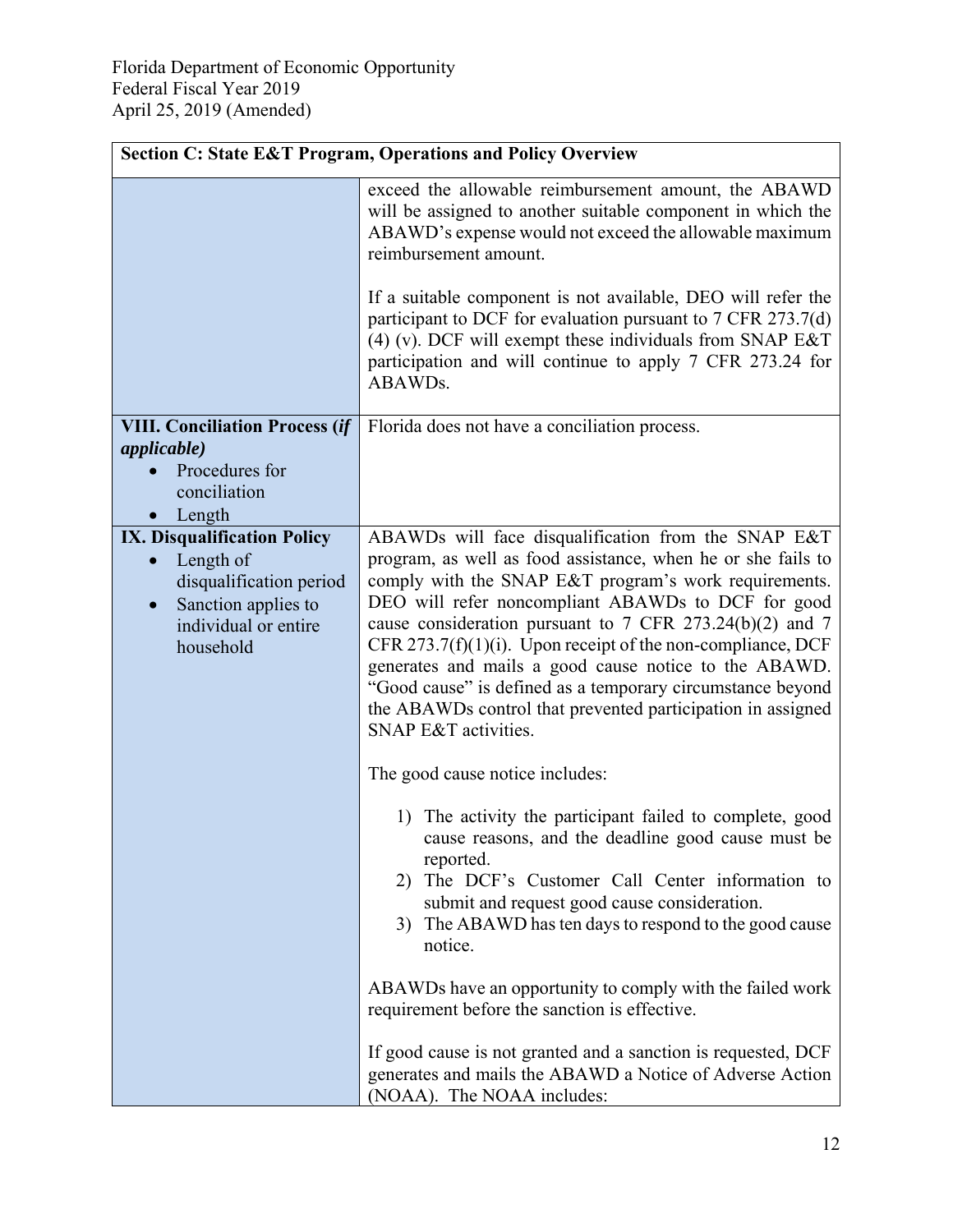| <b>Section C: State E&amp;T Program, Operations and Policy Overview</b>                                                                                                                                                                                                                                                                                                                                                                                                                                                                                                                                                                                                                                                                                                                                                                                                                                                                           |
|---------------------------------------------------------------------------------------------------------------------------------------------------------------------------------------------------------------------------------------------------------------------------------------------------------------------------------------------------------------------------------------------------------------------------------------------------------------------------------------------------------------------------------------------------------------------------------------------------------------------------------------------------------------------------------------------------------------------------------------------------------------------------------------------------------------------------------------------------------------------------------------------------------------------------------------------------|
| 1) The activity the participant failed to complete, the<br>sanction level, and the date the sanction will be<br>imposed.<br>2) The contact information for the LWDB for the<br>ABAWD to report for compliance assistance.<br>The DCF's Customer Call Center information to<br>3)<br>submit and request good cause consideration.<br>The minimum number of months the food assistance<br>4)<br>benefits will be interrupted if the ABAWD does not<br>comply before the penalty begins.                                                                                                                                                                                                                                                                                                                                                                                                                                                             |
| The penalty for failure to comply with the program<br>requirements is the loss of food assistance benefits. When non-<br>compliance is reported and DCF imposes a sanction, the<br>penalty period becomes effective on the first day of the month.<br>Sanction levels and associated penalty periods for failure to<br>comply are as follows:                                                                                                                                                                                                                                                                                                                                                                                                                                                                                                                                                                                                     |
| Sanction level 1: ABAWDs who receive a level one<br>sanction will be required to serve a minimum 1-month<br>penalty or until they have complied with the program's<br>requirements, whichever is later.<br>Sanction level 2: ABAWDs who receive a level two<br>$\bullet$<br>sanction will be required to serve a minimum 3-month<br>penalty or until they have complied with the program's<br>requirements, whichever is later.<br>Sanction level 3: ABAWDs who receive a level three<br>sanction will be required to serve a minimum 6-month<br>penalty or until they have complied with the program's<br>requirements, whichever is later.<br>Subsequent sanctions received after a level three<br>sanction will continue to be administered as a level<br>three sanction with the ABAWD serving a minimum<br>6-month penalty period or until compliance, whichever<br>is later, each time there is a failure to participate in an<br>activity. |
| If the ABAWD is the head of household, the penalty will apply<br>to the entire household. If the ABAWD is not the head of<br>household, the penalty will apply to the ABAWD only. For<br>ABAWDs who are head of households and continue to be<br>noncompliant beyond the sanction period, the remaining                                                                                                                                                                                                                                                                                                                                                                                                                                                                                                                                                                                                                                           |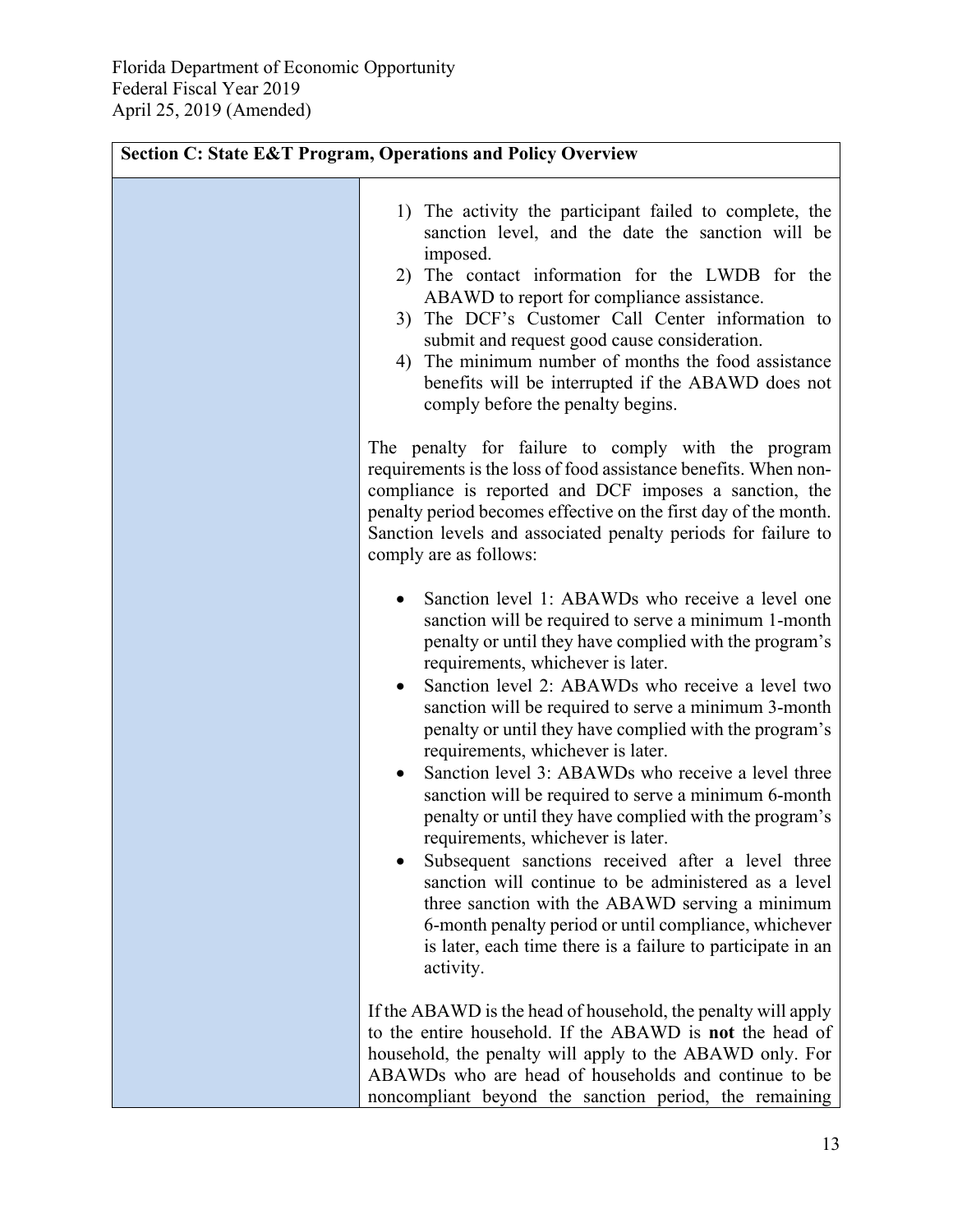|                                                                                                                                                                           | <b>Section C: State E&amp;T Program, Operations and Policy Overview</b>                                                                                                                                                                                                                                                                                                                                                                                                                                                                                            |
|---------------------------------------------------------------------------------------------------------------------------------------------------------------------------|--------------------------------------------------------------------------------------------------------------------------------------------------------------------------------------------------------------------------------------------------------------------------------------------------------------------------------------------------------------------------------------------------------------------------------------------------------------------------------------------------------------------------------------------------------------------|
|                                                                                                                                                                           | household members may reapply for food assistance benefits<br>with DCF.                                                                                                                                                                                                                                                                                                                                                                                                                                                                                            |
|                                                                                                                                                                           | During the penalty period, an ABAWD is not allowed to<br>engage in SNAP E&T activities. Once the penalty period has<br>been served, the ABAWD must complete a compliance<br>activity, as specified by the LWDB, and then reapply for food<br>assistance benefits with DCF. Upon DCF's determination of<br>the new application and ABAWD status, DCF will refer the<br>SNAP recipient to the SNAP E&T program for reengagement.                                                                                                                                     |
|                                                                                                                                                                           | <b>Non-ABAWDs:</b><br>DCF will determine if any household member subject to the<br>general SNAP work requirements has voluntarily quit a job or<br>reduced their work hours within 30 days prior to date of<br>application. If the voluntary quit or reduction in work hours<br>was without good cause, the individual will be determined<br>ineligible and will be sanctioned with the appropriate level and<br>penalty period applied.                                                                                                                           |
| X. Participant<br><b>Reimbursements</b><br>List all participant<br>$\bullet$<br>reimbursements (or<br>link to State<br>policy/handbook)<br>Reimbursement cap<br>$\bullet$ | General revenue funds are used for the state's 50 percent<br>matching funds. Florida's SNAP E&T program provides<br>participants with reimbursements for transportation costs and<br>employment retention services. These reimbursements are<br>provided using 50/50 funds and covers up to the actual cost of<br>the participant's expenses or the state agency's maximum<br>reimbursement rate, whichever is lowest.                                                                                                                                             |
| Payment method (in<br>advance or as<br>reimbursement)                                                                                                                     | Additionally, each LWDB has local flexibility to utilize other<br>workforce program funding to provide participant support,<br>other than transportation, to include personal safety items and<br>other reasonable<br>needs for<br>and necessary<br>program<br>participation.                                                                                                                                                                                                                                                                                      |
|                                                                                                                                                                           | <b>Food Stamp Reimbursements - Transportation</b><br>ABAWDs participating in the SNAP E&T program activities<br>will be eligible to receive a Food Stamp Reimbursement (FSR)<br>up to the state's maximum allotment of \$25 per month for<br>transportation expenses. Participants may only request an FSR<br>for transportation expenses incurred as result of participation<br>in the components of the SNAP E&T program to include<br>completion of the orientation and assessment. Transportation<br>reimbursements may not exceed \$25 in one "earned" month. |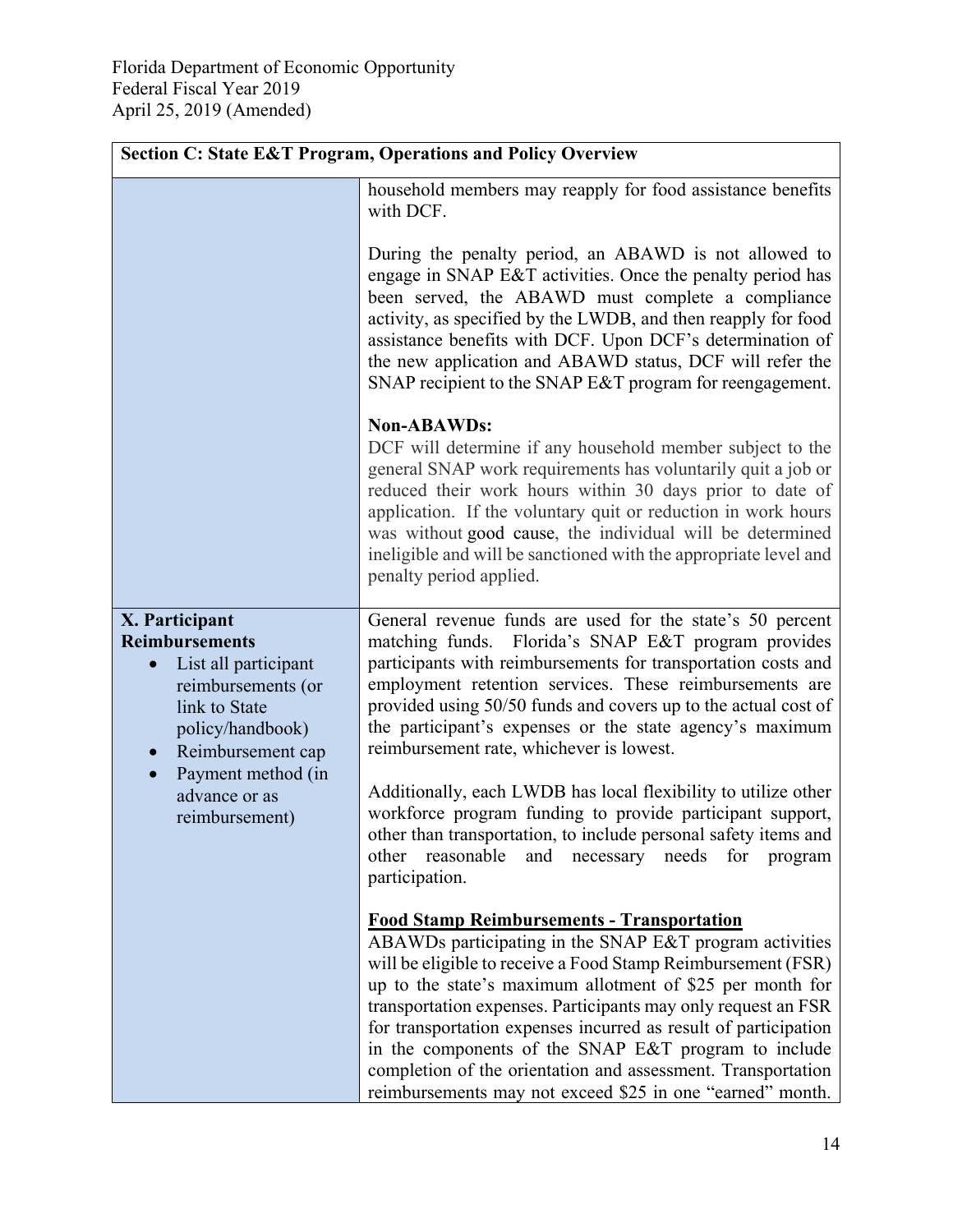| <b>Section C: State E&amp;T Program, Operations and Policy Overview</b> |                                                                                                                                                                                                                                                                                                                                                                                                                                                                                                                                                                                                                                                                                                                                                                                                                                                                                                                                                                                                                                                                                       |  |
|-------------------------------------------------------------------------|---------------------------------------------------------------------------------------------------------------------------------------------------------------------------------------------------------------------------------------------------------------------------------------------------------------------------------------------------------------------------------------------------------------------------------------------------------------------------------------------------------------------------------------------------------------------------------------------------------------------------------------------------------------------------------------------------------------------------------------------------------------------------------------------------------------------------------------------------------------------------------------------------------------------------------------------------------------------------------------------------------------------------------------------------------------------------------------|--|
|                                                                         | An earned month is defined as the calendar month in which the<br>activity hours were completed and documented.                                                                                                                                                                                                                                                                                                                                                                                                                                                                                                                                                                                                                                                                                                                                                                                                                                                                                                                                                                        |  |
|                                                                         | Participants must provide documentation that verifies their<br>participation in the program's components, as well as proof of<br>their incurred transportation costs while participating in an<br>activity. Acceptable forms of documentation include:<br>Gas receipts - Case managers must review gas receipts<br>closely to ensure that:<br>o Participants<br>requesting<br>the<br>are<br>correct<br>reimbursement amount.<br>o Participants are requesting the reimbursement for<br>gas only.<br>The date on the receipt coincides with the date(s)<br>$\circ$<br>the individual participated in the component.<br>Bus pass receipts – Participants must provide proof<br>that they purchased the bus pass, such as a receipt. The<br>bus pass itself is not sufficient as proof of purchase.<br>Self-attestation form - Self-attestation forms are<br>$\bullet$<br>allowable and must include:<br>The dollar amount spent on transportation to<br>O<br>participate in the program's components.<br>The month the reimbursement was earned.<br>O<br>The qualifying component.<br>O |  |
|                                                                         | The participant's signature, case<br>manager's<br>$\circ$<br>signature, and the date.                                                                                                                                                                                                                                                                                                                                                                                                                                                                                                                                                                                                                                                                                                                                                                                                                                                                                                                                                                                                 |  |
|                                                                         | Participants may request FSRs for prior months in which they<br>not report transportation expenses, if supporting<br>did<br>documentation is provided. However, staff should not request<br>FSRs for months outside of the current FFY.                                                                                                                                                                                                                                                                                                                                                                                                                                                                                                                                                                                                                                                                                                                                                                                                                                               |  |
|                                                                         | Reimbursement requests are entered directly into the OSST<br>the FSR Request Screen. Food<br>system<br>on<br>Stamp<br>Reimbursements are disbursed directly to the participant's<br>Electronic Benefits Transfer (EBT) card seven days from the<br>FSR request date.                                                                                                                                                                                                                                                                                                                                                                                                                                                                                                                                                                                                                                                                                                                                                                                                                  |  |
|                                                                         | ABAWDs are informed during the orientation and on the<br>Opportunities and Obligations Form, that they may be<br>exempted from SNAP E&T participation if their monthly<br>program-related transportation expenses to participate in the<br>SNAP E&T program exceed the allowable reimbursement                                                                                                                                                                                                                                                                                                                                                                                                                                                                                                                                                                                                                                                                                                                                                                                        |  |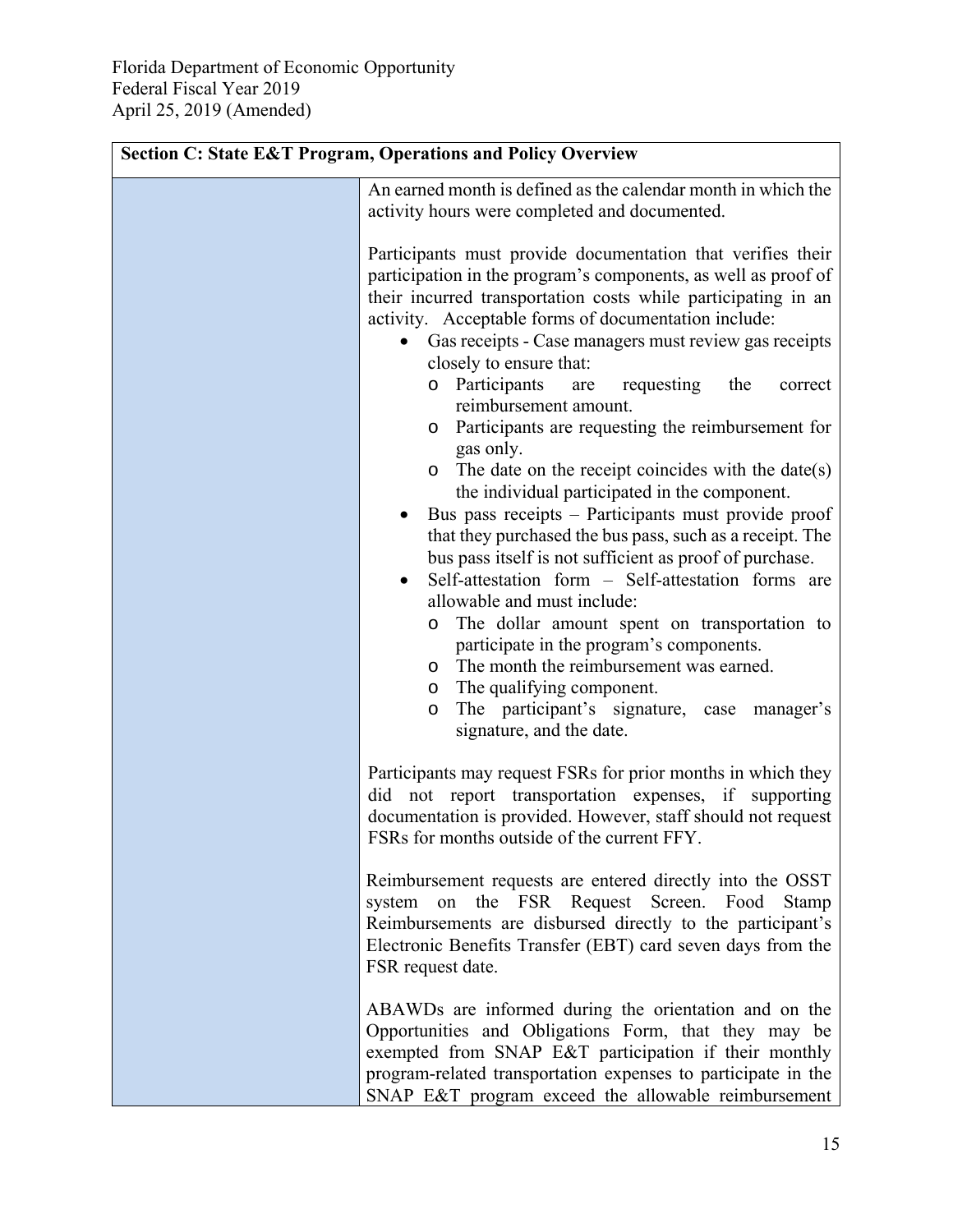$\blacksquare$ 

| <b>Section C: State E&amp;T Program, Operations and Policy Overview</b>                                                                                                                                                                                                                                                                                                                                                                                                                                                  |
|--------------------------------------------------------------------------------------------------------------------------------------------------------------------------------------------------------------------------------------------------------------------------------------------------------------------------------------------------------------------------------------------------------------------------------------------------------------------------------------------------------------------------|
| amount. If an ABAWD informs the SNAP E&T case manager<br>that their monthly program-related transportation expenses<br>exceed the allowable reimbursement amount, the ABAWD<br>will be assigned to another suitable component in which the<br>ABAWDs expense would not exceed the allowable maximum<br>reimbursement amount.                                                                                                                                                                                             |
| If a suitable component is not available, DEO will refer the<br>participant to DCF for evaluation pursuant to 7 CFR<br>$273.7(d)(4)(v)$ .                                                                                                                                                                                                                                                                                                                                                                                |
| <u>Food Stamp Reimbursement – Childcare</u>                                                                                                                                                                                                                                                                                                                                                                                                                                                                              |
| For the third-party partnership pilot project described in<br>section II. Program Changes, program participants will be<br>eligible to receive childcare services if needed to participate in<br>the pilot program. Childcare services will be provided for the<br>participant using state funds with half the cost of the childcare<br>services being reimbursed back to the state by the Food and<br>Nutrition Service (FNS).                                                                                          |
| <b>Employment Retention Services - Reimbursements</b>                                                                                                                                                                                                                                                                                                                                                                                                                                                                    |
| Retention<br>Services<br>Employment<br>participant<br>are<br>reimbursements issued by the LWDB. Participants can receive<br>job retention services for up to 90 days per FFY, regardless of<br>the number of times they are referred to the SNAP E&T for<br>participation during a FFY. Reimbursements may be made for<br>transportation costs, uniforms or work-related attire, testing<br>fees, and work-related equipment or supplies. To receive<br>employment retention services, the SNAP E&T participant<br>must: |
| Be currently participating or have previously<br>participated in a qualifying component, other than<br>completion of the orientation and assessment, prior to<br>obtaining employment.                                                                                                                                                                                                                                                                                                                                   |
| Have obtained employment within 30 days from the<br>end date of the last qualifying component.                                                                                                                                                                                                                                                                                                                                                                                                                           |
| Present work verification showing confirmation of the<br>secured employment.                                                                                                                                                                                                                                                                                                                                                                                                                                             |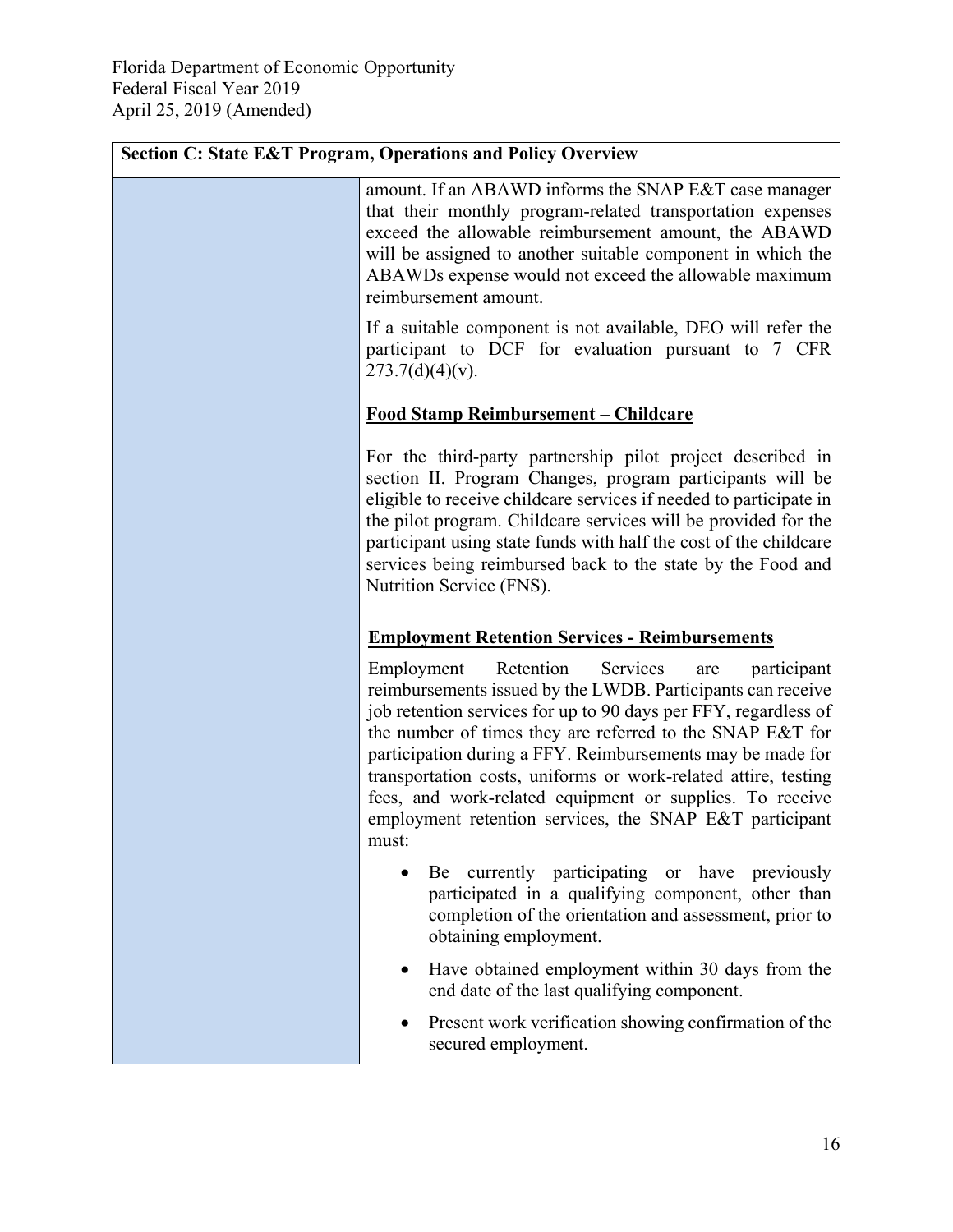$\begin{array}{c} \rule{0pt}{2ex} \rule{0pt}{2ex} \rule{0pt}{2ex} \rule{0pt}{2ex} \rule{0pt}{2ex} \rule{0pt}{2ex} \rule{0pt}{2ex} \rule{0pt}{2ex} \rule{0pt}{2ex} \rule{0pt}{2ex} \rule{0pt}{2ex} \rule{0pt}{2ex} \rule{0pt}{2ex} \rule{0pt}{2ex} \rule{0pt}{2ex} \rule{0pt}{2ex} \rule{0pt}{2ex} \rule{0pt}{2ex} \rule{0pt}{2ex} \rule{0pt}{2ex} \rule{0pt}{2ex} \rule{0pt}{2ex} \rule{0pt}{2ex} \rule{0pt}{$ 

|                                                                                                       | <b>Section C: State E&amp;T Program, Operations and Policy Overview</b>                                                                                                                                                                                                                                                                                                                                                                                                                                                                                                                                                                                                                                                                                                                                                                                                                                                                                                                                                                                                                                                              |
|-------------------------------------------------------------------------------------------------------|--------------------------------------------------------------------------------------------------------------------------------------------------------------------------------------------------------------------------------------------------------------------------------------------------------------------------------------------------------------------------------------------------------------------------------------------------------------------------------------------------------------------------------------------------------------------------------------------------------------------------------------------------------------------------------------------------------------------------------------------------------------------------------------------------------------------------------------------------------------------------------------------------------------------------------------------------------------------------------------------------------------------------------------------------------------------------------------------------------------------------------------|
|                                                                                                       | Employment Retention Services may be disbursed once the<br>SNAP E&T participant has secured employment and incurred<br>a cost.                                                                                                                                                                                                                                                                                                                                                                                                                                                                                                                                                                                                                                                                                                                                                                                                                                                                                                                                                                                                       |
| <b>XI. Work Registrant Data</b><br>Methodology used to<br>$\bullet$<br>count work registrants         | Each FFY, DCF builds a table of all SNAP recipients with<br>mandatory work registration codes. This table includes a<br>unique identifier (the PIN) as well as the recipient's work<br>registration code. The PIN allows DCF to conduct a distinct<br>count of recipients, thereby preventing duplication.<br>Based on work registrant data received from DCF's FLORIDA<br>system, DEO tracks and logs work registrants on a monthly<br>basis from the beginning of the fiscal year. Each month,<br>"NEW" registrants are only counted if they were not identified<br>in any previous month during the FFY.<br>Work registrants are defined as SNAP eligible participants<br>receiving food assistance in the report month and identified<br>with mandatory and deferred work registration codes in the<br>FLORIDA eligibility system. Participants must be between the<br>ages of 16 and 59, and not a current TCA recipient in the report<br>month. At the beginning of each FFY (October 1 <sup>st</sup> ), DCF<br>determines the number of participants receiving food<br>assistance benefits as of September 30 <sup>th</sup> . |
| <b>XII. Outcome Reporting</b><br><b>Data Source and</b><br>Methodology<br>Data sources<br>Methodology | <b>National Measures</b><br>Federal E&T National Reporting Measure data will be<br>collected from the OSST data entry system and DEO's<br>Unemployment Insurance (UI) wage data. E&T program<br>participants whose cases close due to notification from DCF<br>(E&T participation is no longer required / exempt / exception<br>/ sanction imposed, etc.) will have the case closure date or the<br>set activity end date, whichever is greater, used as the E&T<br>exit date. This date will be used to determine the quarter of<br>exit from E&T participation. UI wage data will be used to<br>employment<br>provide<br>counts<br>and<br>information<br>wage<br>(employment and median earnings) for the second and fourth<br>quarters after E&T exit.<br>Participant characteristics, including highest educational level,<br>are collected during the assessment, and stored in the OSST                                                                                                                                                                                                                                        |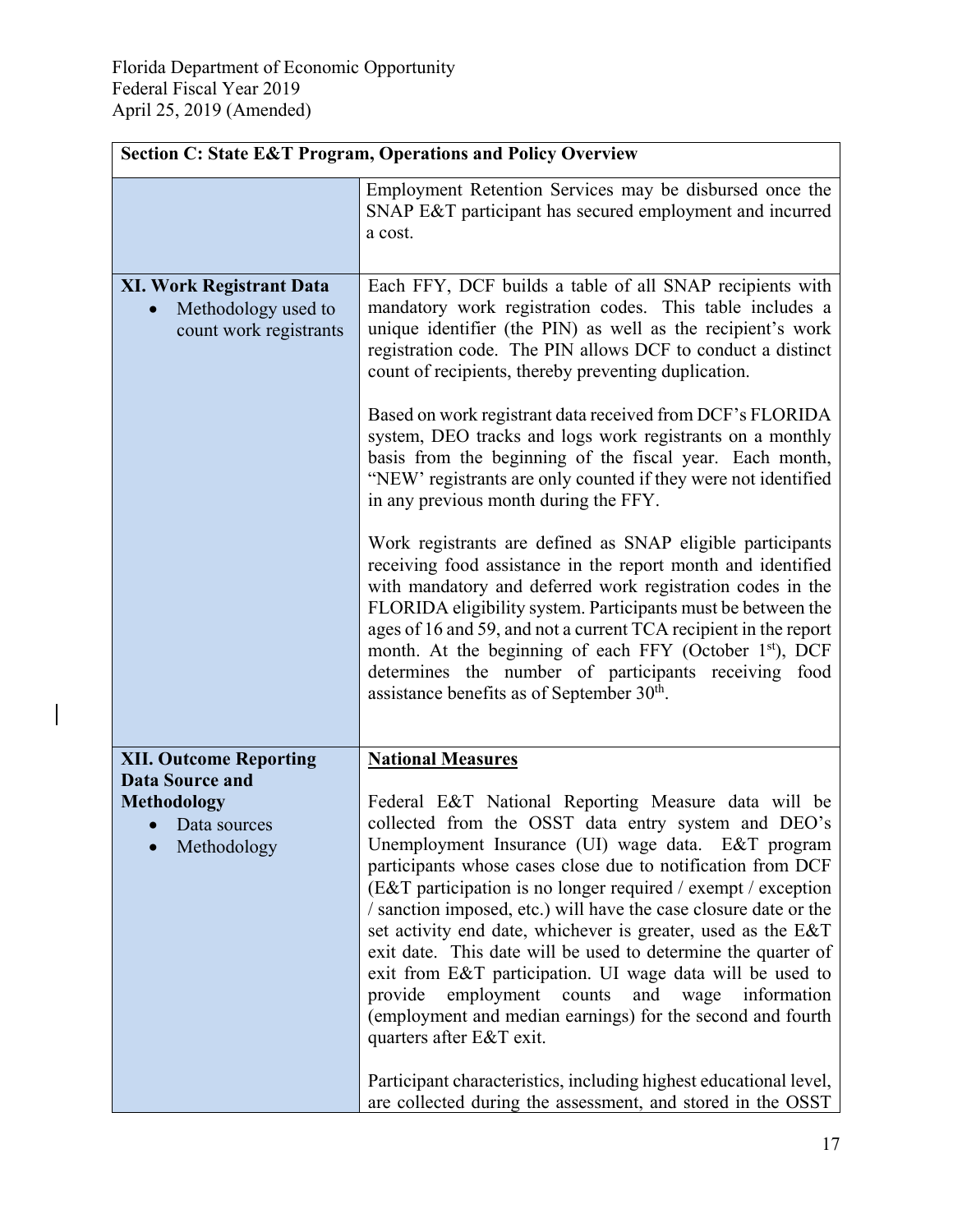| <b>Section C: State E&amp;T Program, Operations and Policy Overview</b>                                                                                                                                                                                                                                                                                                                                                                                                                                                                                                                                                                                                             |
|-------------------------------------------------------------------------------------------------------------------------------------------------------------------------------------------------------------------------------------------------------------------------------------------------------------------------------------------------------------------------------------------------------------------------------------------------------------------------------------------------------------------------------------------------------------------------------------------------------------------------------------------------------------------------------------|
| system. Participant characteristics are verified during the E&T<br>assessment. The OSST system will be used to determine the<br>disaggregation of the number and percentage of participants<br>for each national measure. When determining the participants'<br>age category, the participants' age at E&T participation will be<br>used rather than the participants' age at the E&T exit. The<br>number and percentage of participants that completed a<br>training, educational, work experience or an on-the-job<br>training component will be calculated from the OSST system<br>when the activity outcome equals "completed", and the end<br>date is within the program year. |
| <b>State Measures</b><br>Florida will measure the percentage of participants who<br>successfully complete qualifying activities by component<br>(status equals completed), as referenced in Section E, entered<br>into the OSST data entry system that have an end date within<br>the program year. The recording of an outcome in OSST<br>means that the specific component has been completed.                                                                                                                                                                                                                                                                                    |

| Section D: Pledge to Serve All At-Risk ABAWDs (if applicable) State agencies wishing to<br>receive pledge funds should identify a desire to pledge and provide the following information: |                |
|-------------------------------------------------------------------------------------------------------------------------------------------------------------------------------------------|----------------|
| I. Is the State agency pledging to offer                                                                                                                                                  | N <sub>o</sub> |
| qualifying activities to all at-risk<br><b>ABAWDs?</b>                                                                                                                                    |                |
| II. Information about the size & needs of<br><b>ABAWD</b> population                                                                                                                      | N/A            |
| III. The counties/areas where pledge<br>services will be offered                                                                                                                          | N/A            |
| IV. Estimated cost to fulfill pledge                                                                                                                                                      | N/A            |
| V. Description of State agency capacity to<br>serve at-risk ABAWDs                                                                                                                        | N/A            |
| VI. Management controls in place to meet<br>pledge requirements                                                                                                                           | N/A            |
| VII. Description of education, training and<br>workfare components State agency will<br>offer to meet ABAWD work requirements                                                             | N/A            |

J.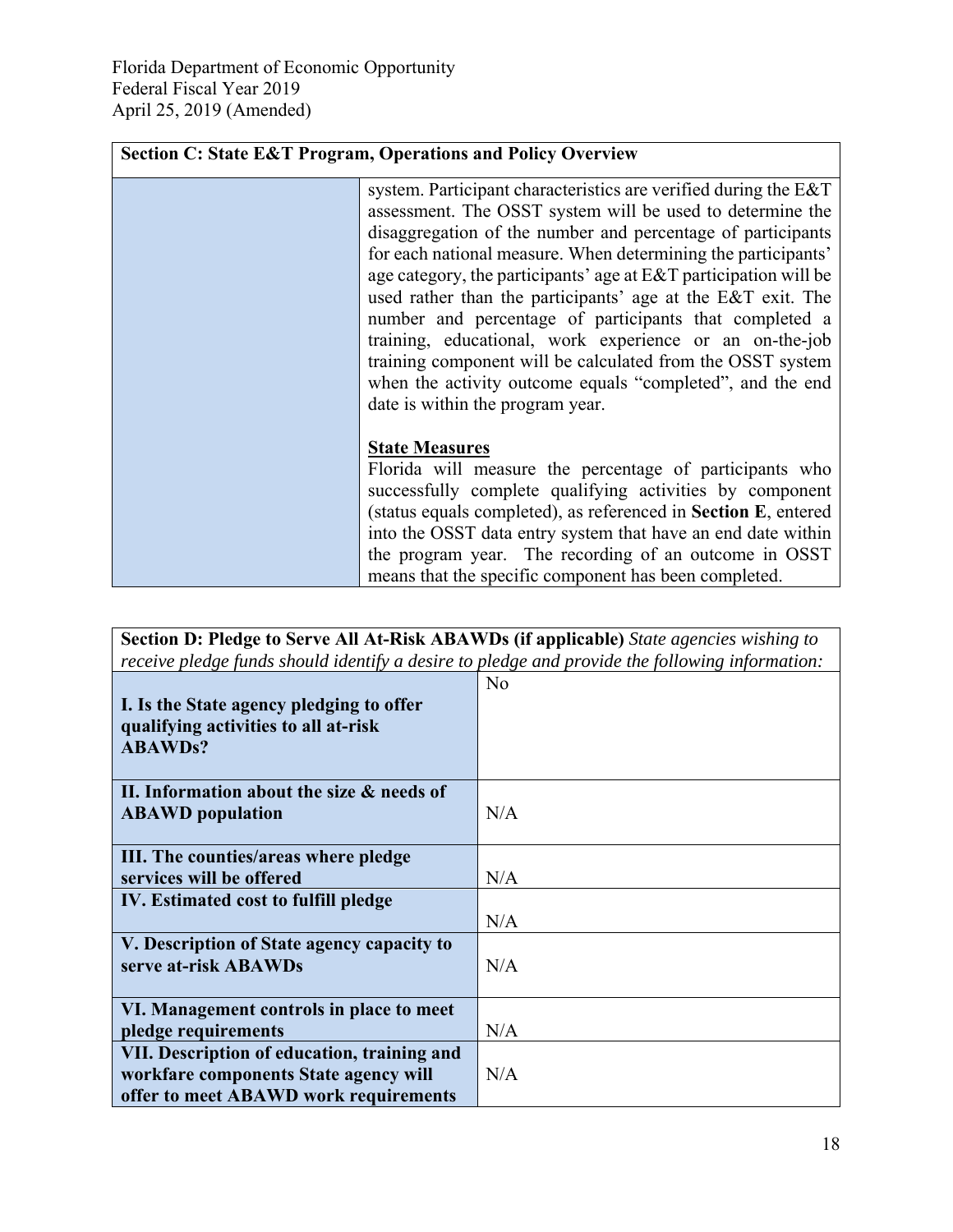### **Section E : E&T Component Detail**

Components by Category (*Non-Education, Non-Work Components; Education Components; Work Components)* 

## **Non-Education, Non-Work Components**

|                    | Non-Education, Non-Work Components - Job Search*                                              |                                                                    |                                  |                        |                                                                                                                                                                                                                                                                                                                                                                                                                                                                                                                                                                                                                                                                                                                                                                                                                                                                                                                                                                                        |
|--------------------|-----------------------------------------------------------------------------------------------|--------------------------------------------------------------------|----------------------------------|------------------------|----------------------------------------------------------------------------------------------------------------------------------------------------------------------------------------------------------------------------------------------------------------------------------------------------------------------------------------------------------------------------------------------------------------------------------------------------------------------------------------------------------------------------------------------------------------------------------------------------------------------------------------------------------------------------------------------------------------------------------------------------------------------------------------------------------------------------------------------------------------------------------------------------------------------------------------------------------------------------------------|
| <b>Description</b> |                                                                                               | hours assigned cannot exceed 39 hours.                             |                                  |                        | The Job Search component provides ABAWDs with meaningful assistance to<br>seek employment and improve his/her ability to get a job. Job search activities<br>may include, online or in-person submission of applications, registration in the<br>state management information system, résumé submission, in-person, web-based<br>or telephone interviews, attendance at job fairs or recruiting events, and other<br>opportunities that assist the ABAWD with actively seeking employment. Per 7<br>CFR $273.7(e)(1)$ , job search hours are limited and may be combined with other<br>allowable program components. The allowable program components are job<br>search training, education, vocational training, work experience, WIOA, and<br>TAA. ABAWDs may only be assigned to job search activities for up to 39 hours<br>per month, which is less than half of the 80-hour per month ABAWD work<br>requirement. When job search and job search training are combined, the total |
| Geographic<br>area | <b>Target</b><br>audience<br>(e.g.,<br>homeless,<br>re-entry<br>population,<br><b>ABAWDS)</b> | Anticipated<br>monthly<br>participants<br>(unduplicat<br>ed count) | Anticipate<br>d monthly<br>cost* | <b>Provider(</b><br>s) | <b>Reporting</b><br>measure(s) if $> 100$<br>participants per<br>year                                                                                                                                                                                                                                                                                                                                                                                                                                                                                                                                                                                                                                                                                                                                                                                                                                                                                                                  |
| Statewide          | <b>ABAWD</b>                                                                                  | 1,395                                                              | \$317,643                        | <b>LWDB</b>            | Number and<br>percentage of<br>individuals that<br>participated in<br>Job Search and<br>obtained<br>employment<br>during FFY 2019.                                                                                                                                                                                                                                                                                                                                                                                                                                                                                                                                                                                                                                                                                                                                                                                                                                                     |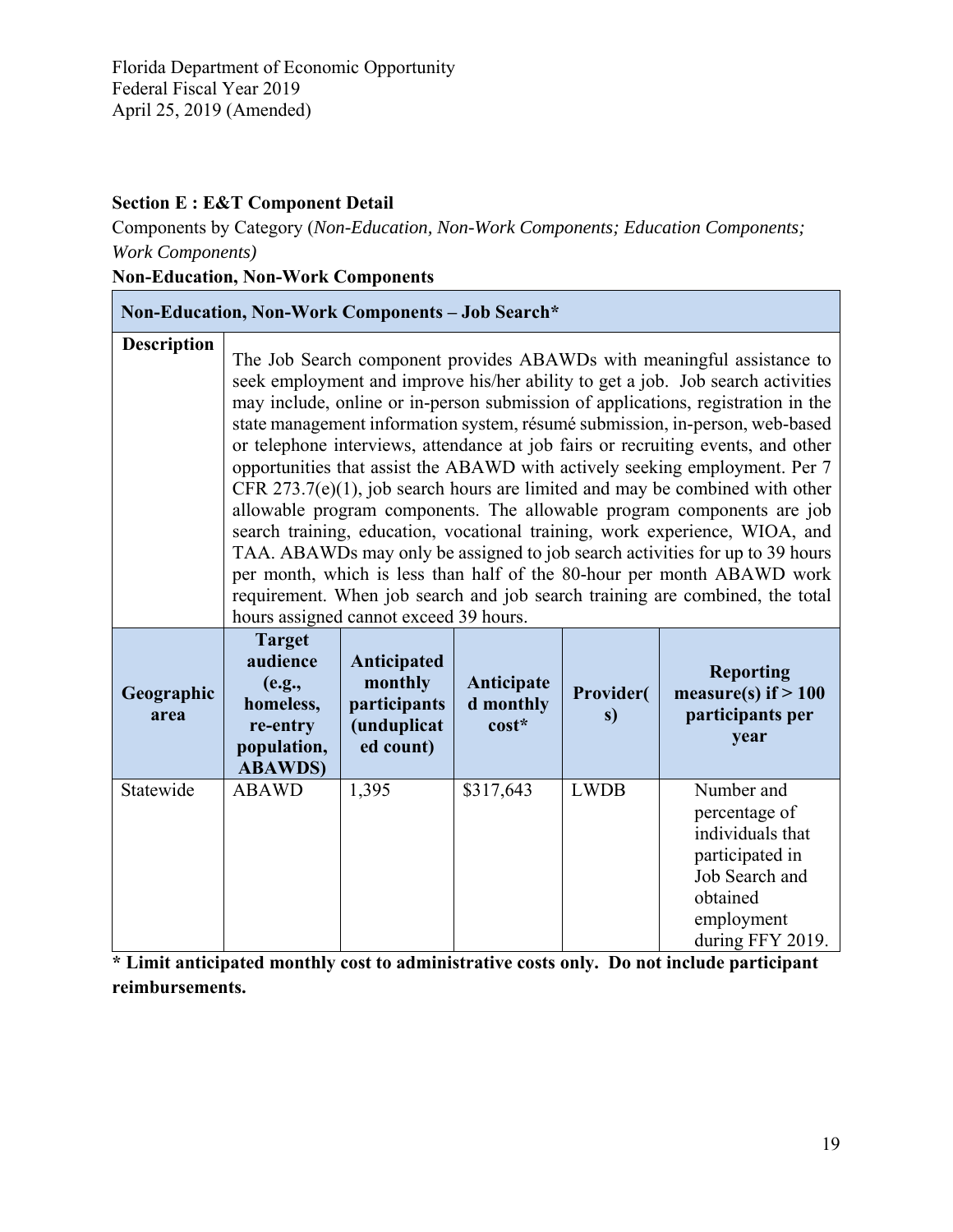**Non-Education, Non-Work Components – Job Search Training\*** 

|                    | Non-Education, Non-Work Components – Job Search Training*                                                                                                                                                                                                                                                                                                                                                                                                                                                                                                                                                                                                                                                                                                                                                                                                                                                                                                                                                        |                                                                    |                                    |                        |                                                                                                                                                    |
|--------------------|------------------------------------------------------------------------------------------------------------------------------------------------------------------------------------------------------------------------------------------------------------------------------------------------------------------------------------------------------------------------------------------------------------------------------------------------------------------------------------------------------------------------------------------------------------------------------------------------------------------------------------------------------------------------------------------------------------------------------------------------------------------------------------------------------------------------------------------------------------------------------------------------------------------------------------------------------------------------------------------------------------------|--------------------------------------------------------------------|------------------------------------|------------------------|----------------------------------------------------------------------------------------------------------------------------------------------------|
| <b>Description</b> | Job search training activities assist with the development of essential employability<br>skills for the ABAWD to secure and retain employment. Job search training<br>activities may be conducted directly in the LWDBs or through community partners.<br>ABAWDs may also be engaged in staff assisted job search training activities if<br>required. Job search training may include, but is not limited to, workshops that<br>address life skills, time management, soft skills, interpersonal skills, decision<br>making, foundational courses to address basic job seeking skills, job retention skills,<br>résumé development, appropriate dress for the workplace, and career planning. Like<br>job search, job search training hours are limited to 39 hours or less per month and<br>may be combined with other allowable program components as listed in the job<br>search description above. When job search training and job search are combined,<br>the total hours assigned cannot exceed 39 hours. |                                                                    |                                    |                        |                                                                                                                                                    |
| Geographic<br>area | <b>Target</b><br>audience<br>(e.g.,<br>homeless,<br>re-entry<br>population,<br><b>ABAWDS)</b>                                                                                                                                                                                                                                                                                                                                                                                                                                                                                                                                                                                                                                                                                                                                                                                                                                                                                                                    | Anticipated<br>monthly<br>participants<br>(unduplicat<br>ed count) | Anticipate<br>d monthly<br>$cost*$ | <b>Provider(</b><br>s) | <b>Reporting measure(s)</b><br>$if > 100$ participants<br>per year                                                                                 |
| Statewide          | <b>ABAWD</b>                                                                                                                                                                                                                                                                                                                                                                                                                                                                                                                                                                                                                                                                                                                                                                                                                                                                                                                                                                                                     | 63                                                                 | \$14,437                           | <b>LWDB</b>            | Number and<br>percentage of<br>individuals that<br>participated in Job<br>Search <b>Training</b> and<br>obtained<br>employment during<br>FFY 2019. |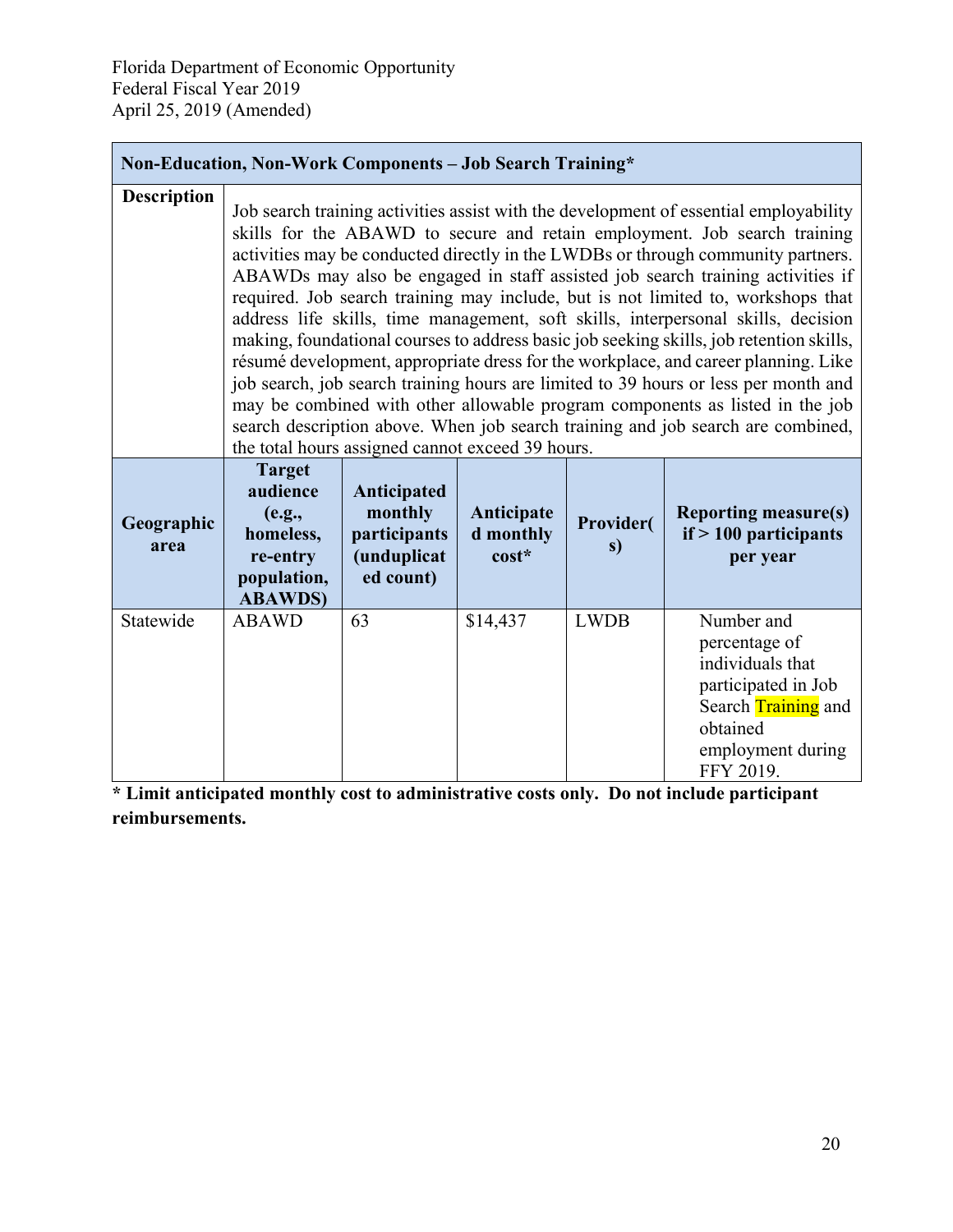| <b>Non-Education, Non-Work Components - Employment Retention Services</b> |                                                                                               |                                                                    |                                  |                         |                                                                                                                                                                                                                                                                                                                                                                                                                                                                                                                                                                                                                                                                                                                                                                                                         |
|---------------------------------------------------------------------------|-----------------------------------------------------------------------------------------------|--------------------------------------------------------------------|----------------------------------|-------------------------|---------------------------------------------------------------------------------------------------------------------------------------------------------------------------------------------------------------------------------------------------------------------------------------------------------------------------------------------------------------------------------------------------------------------------------------------------------------------------------------------------------------------------------------------------------------------------------------------------------------------------------------------------------------------------------------------------------------------------------------------------------------------------------------------------------|
| Description                                                               | electronic receipts.                                                                          |                                                                    |                                  |                         | Employment retention services are support services offered to ABAWDs, for up<br>to 90 days, who have successfully obtained employment after participation in<br>SNAP E&T components. Participants are allowed to receive job retention<br>services for a maximum of 90 days in a federal fiscal year, regardless of the<br>number of times they may be referred to the SNAP E&T program. Employment<br>retention services include reimbursements for required uniforms or other clothing<br>for employment, equipment, supplies, required tools to perform the job, testing<br>fees, and transportation. Documentation must be presented prior to<br>reimbursement of any job-related expense authorized through the employment<br>retention services component. Documentation may include hard copy or |
| Geographic<br>area                                                        | <b>Target</b><br>audience<br>(e.g.,<br>homeless,<br>re-entry<br>population,<br><b>ABAWDS)</b> | Anticipated<br>monthly<br>participants<br>(unduplicat<br>ed count) | Anticipate<br>d monthly<br>cost* | <b>Provider</b> (<br>s) | <b>Reporting</b><br>measure(s) if $> 100$<br>participants per<br>year                                                                                                                                                                                                                                                                                                                                                                                                                                                                                                                                                                                                                                                                                                                                   |
| Statewide                                                                 | <b>ABAWD</b>                                                                                  | 16                                                                 | \$3,522                          | <b>LWDB</b>             | Number of<br>participants who<br>received job<br>retention services<br>for 30, 60, and<br>90 days after<br>they obtained<br>employment<br>during FFY<br>2019.                                                                                                                                                                                                                                                                                                                                                                                                                                                                                                                                                                                                                                           |

# **Education Components**

|                    | <b>Education Components - Basic Education</b>                                                                                                                                                                                                                                  |
|--------------------|--------------------------------------------------------------------------------------------------------------------------------------------------------------------------------------------------------------------------------------------------------------------------------|
| <b>Description</b> | Basic education services are academic instruction and education services below the<br>postsecondary level that increase the ABAWDs ability to:                                                                                                                                 |
|                    | • Read, write, and speak English,<br>• Perform math or other activities necessary for the attainment of a<br>secondary school diploma or equivalent,<br>• Transition to post-secondary education and training, and<br>Obtain employment (WIOA Title II sec. 203).<br>$\bullet$ |

٦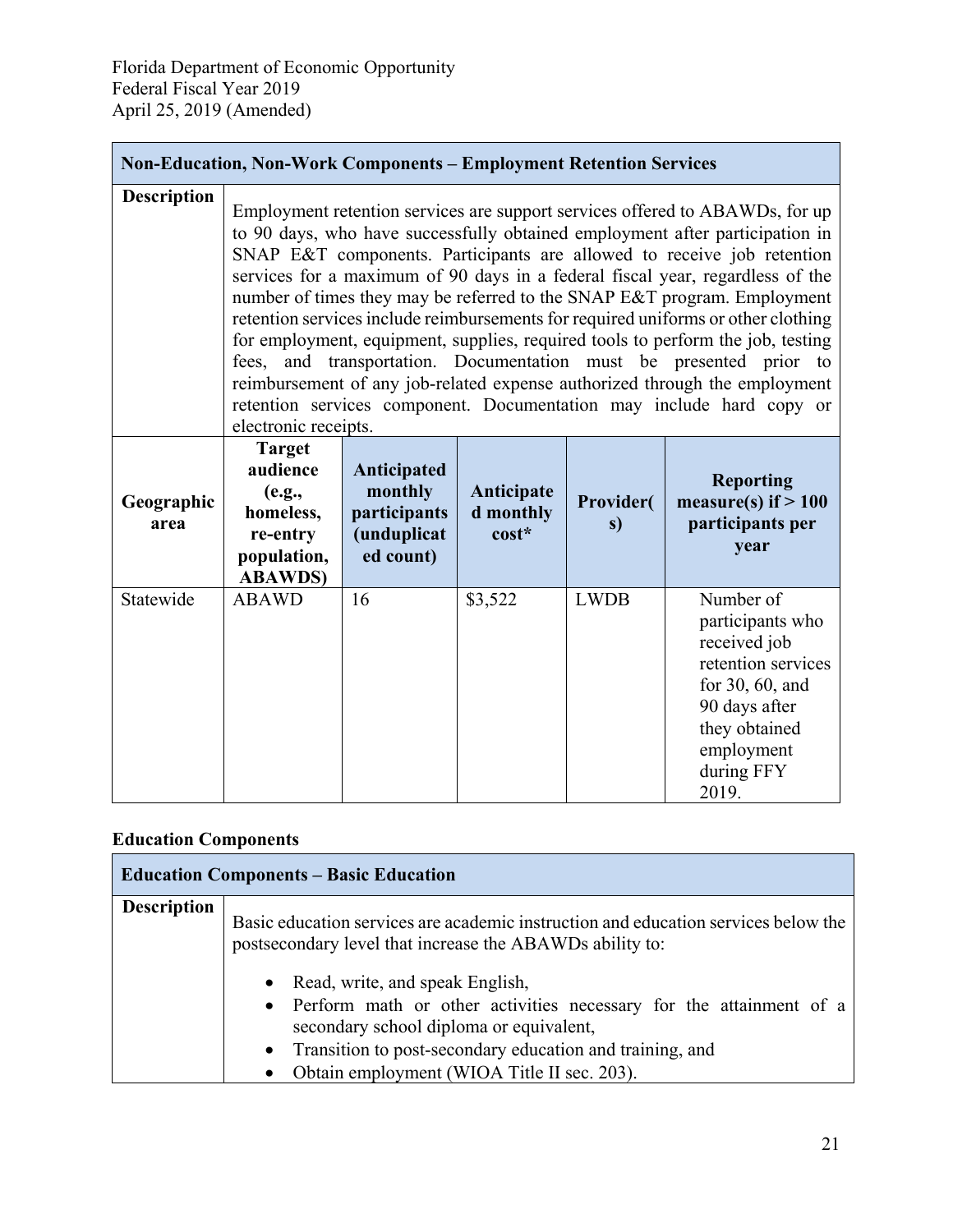| Geographic<br>area | <b>Target</b><br>audience<br>(e.g.,<br>homeless,<br><b>ABAWDS)</b>                                                                                                                                                                                                                                                                                                                                                                                                                                                                                                                                                                                                                                                                                                                                                                                                                                                                   | Anticipated<br>monthly<br>participant<br>S | Anticipated<br>monthly<br>cost* | <b>Provider(</b><br>s) | <b>Reporting measure(s)</b><br>$if > 100$ participants<br>per year |  |
|--------------------|--------------------------------------------------------------------------------------------------------------------------------------------------------------------------------------------------------------------------------------------------------------------------------------------------------------------------------------------------------------------------------------------------------------------------------------------------------------------------------------------------------------------------------------------------------------------------------------------------------------------------------------------------------------------------------------------------------------------------------------------------------------------------------------------------------------------------------------------------------------------------------------------------------------------------------------|--------------------------------------------|---------------------------------|------------------------|--------------------------------------------------------------------|--|
|                    | ABAWDs assigned to education components, to include online classes, may be<br>allowed one hour of study time for each hour of class time completed, as long as<br>verification is provided of the actual time spent in the classroom.                                                                                                                                                                                                                                                                                                                                                                                                                                                                                                                                                                                                                                                                                                |                                            |                                 |                        |                                                                    |  |
|                    | ABAWDs who self-enroll less than half-time in education programs prior to being<br>referred to the SNAP E&T program may continue to participate in the program and<br>meet the program requirements, but costs associated with the education activity<br>(such as tuition, books, uniforms, etc.) will not be covered using SNAP E&T funds.<br>However, SNAP E&T funds may be used to pay for such costs for subsequent<br>semesters if the participant has attempted to secure federal financial aid but is<br>determined not eligible.                                                                                                                                                                                                                                                                                                                                                                                             |                                            |                                 |                        |                                                                    |  |
|                    | One hundred percent funds will only be expended if:<br>Federal funds are not used to supplant other funding.<br>$\bullet$<br>The ABAWD has attempted to secure federal assistance (not including<br>$\bullet$<br>loans) such as the Pell Grant, and the funds are not available or the<br>ABAWD was not eligible for the funds.<br>The education program costs are associated with the SNAP E&T program<br>$\bullet$<br>engagement.                                                                                                                                                                                                                                                                                                                                                                                                                                                                                                  |                                            |                                 |                        |                                                                    |  |
|                    | In Florida, secondary and post-secondary education and training programs are not<br>automatically covered by state or federal funds. One hundred percent SNAP E&T<br>funds may be used to cover the costs of education, develop a program component,<br>or to pay for the costs associated with an education program to include, but not<br>limited to, providers on the Eligible Training Provider List (ETPL). One hundred<br>percent E&T funds do not supplant nonfederal funds for existing educational<br>services. Expenses for operating educational/training components may not be<br>authorized for costs that exceed the normal costs of services provided to persons<br>not participating in SNAP E&T programs. Educational expenses will not be paid<br>for training that is normally available to the public at no cost. Expenses will not<br>exceed what the general public pays and will be necessary and reasonable. |                                            |                                 |                        |                                                                    |  |
|                    | Allowable education activities may include, but are not limited to:<br><b>Adult Basic education</b><br>Remedial education<br>High school completion or General Education Development<br>Post-secondary education<br>English for speakers of other languages                                                                                                                                                                                                                                                                                                                                                                                                                                                                                                                                                                                                                                                                          |                                            |                                 |                        |                                                                    |  |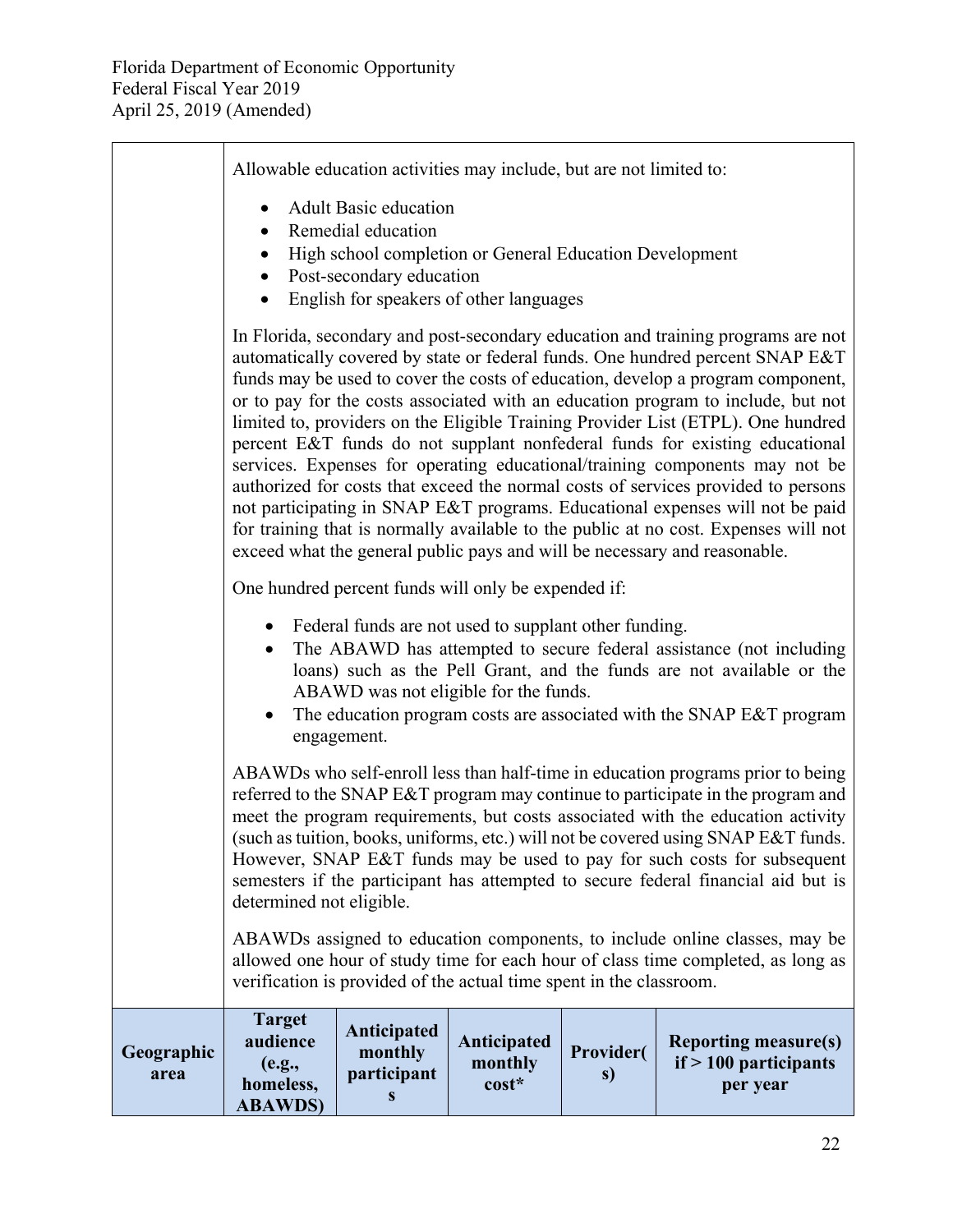|           |              | (unduplicat<br>ed count) |           |             |                                                                                                                                                     |
|-----------|--------------|--------------------------|-----------|-------------|-----------------------------------------------------------------------------------------------------------------------------------------------------|
| Statewide | <b>ABAWD</b> | 1,516                    | \$345,311 | <b>LWDB</b> | Number and<br>percentage of<br>individuals who<br>completed basic<br>education and<br>obtained a<br>credential or<br>employment during<br>FFY 2019. |

|                    | <b>Education Components - Vocational Training/TAA</b>                                                                                                                                                                                                                                                                                                                                                                                                                |
|--------------------|----------------------------------------------------------------------------------------------------------------------------------------------------------------------------------------------------------------------------------------------------------------------------------------------------------------------------------------------------------------------------------------------------------------------------------------------------------------------|
| <b>Description</b> | Vocational training provides an opportunity for ABAWDs to participate in<br>specific training to gain knowledge, skills, and competencies required for<br>particular occupations or trades. Vocational training activities may be combined<br>with job search or job search training, or other qualifying components.                                                                                                                                                |
|                    | Training through the TAA program may be available for ABAWDs who meet<br>TAA program eligibility.                                                                                                                                                                                                                                                                                                                                                                    |
|                    | One hundred percent funds will only be expended for vocational training if:                                                                                                                                                                                                                                                                                                                                                                                          |
|                    | Federal funds are not used to supplant other funding.<br>The ABAWD has attempted to secure federal assistance (not including<br>$\bullet$<br>loans) such as the Pell Grant, and the funds are not available or the<br>ABAWD was not eligible for the funds.<br>The costs are associated with the SNAP E&T program engagement.                                                                                                                                        |
|                    | ABAWDs who self-enroll in vocational training prior to being referred to the<br>SNAP E&T program may participate in the program, but costs associated with<br>the education activity (such as tuition, books, uniforms, etc.) will not be covered<br>using SNAP E&T funds. However, SNAP E&T funds may be used to pay for<br>such costs for subsequent semesters if the participant has attempted to secure<br>federal financial aid but is determined not eligible. |
|                    | ABAWDs assigned to education components, to include on online classes, may<br>be allowed one hour of study time for each hour of class time completed, as long<br>as verification is provided of the actual time spent in the classroom.                                                                                                                                                                                                                             |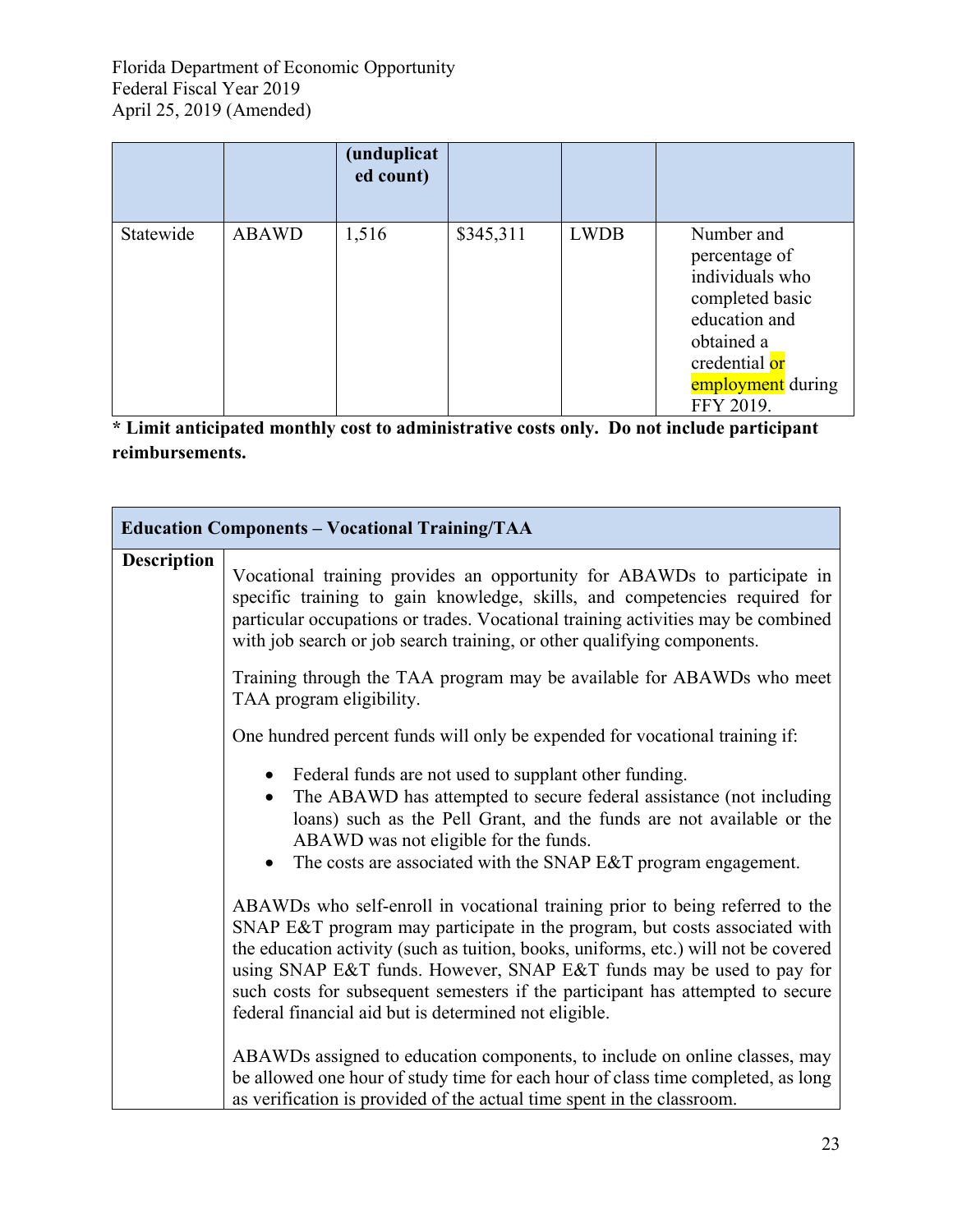| <b>Target</b><br>audience<br>(e.g.,<br>homeless,<br><b>ABAWDS</b> ) | Anticipated<br>monthly<br>participant<br><i>(unduplicat</i><br>ed count) | Anticipate<br>d monthly<br>$cost*$ | <b>Provider(s)</b> | <b>Reporting</b><br>measure(s) if $> 100$<br>participants per year |
|---------------------------------------------------------------------|--------------------------------------------------------------------------|------------------------------------|--------------------|--------------------------------------------------------------------|
| <b>ABAWD</b>                                                        | 54                                                                       | \$12,206                           | <b>LWDB</b>        | Number and                                                         |
|                                                                     |                                                                          |                                    |                    | percentage of<br>individuals who                                   |
|                                                                     |                                                                          |                                    |                    | completed                                                          |
|                                                                     |                                                                          |                                    |                    | vocational training                                                |
|                                                                     |                                                                          |                                    |                    | and obtained a                                                     |
|                                                                     |                                                                          |                                    |                    | credential during<br>FFY 2019.                                     |
|                                                                     |                                                                          |                                    |                    |                                                                    |

**\* Limit anticipated monthly cost to administrative costs only. Do not include participant reimbursements.** 

|                     | <b>Education Components - WIOA</b>                                                                                                                                                                                                                                                                                                           |                                                                    |                                    |                    |                                                                       |
|---------------------|----------------------------------------------------------------------------------------------------------------------------------------------------------------------------------------------------------------------------------------------------------------------------------------------------------------------------------------------|--------------------------------------------------------------------|------------------------------------|--------------------|-----------------------------------------------------------------------|
| <b>Description</b>  | WIOA provides activities to enhance basic core skills to reduce barriers to<br>employment for low income adults and youth through training and education<br>services. WIOA services may include assessments, development of employment<br>plans, soft skills workshops, on the job training, apprenticeships, and other<br>support services. |                                                                    |                                    |                    |                                                                       |
|                     | The cost the state expects to incur to operate the WIOA component will cover<br>SNAP E&T related case management of ABAWDs who are co-enrolled in the<br>WIOA program. Services paid using SNAP E&T funds are not available to the<br>general public.                                                                                        |                                                                    |                                    |                    |                                                                       |
|                     |                                                                                                                                                                                                                                                                                                                                              |                                                                    |                                    |                    |                                                                       |
| Geographi<br>c area | <b>Target</b><br>audience<br>(e.g.,<br>homeless,<br><b>ABAWDS)</b>                                                                                                                                                                                                                                                                           | Anticipated<br>monthly<br>participants<br>(unduplicat<br>ed count) | Anticipate<br>d monthly<br>$cost*$ | <b>Provider(s)</b> | <b>Reporting</b><br>measure(s) if $> 100$<br>participants per<br>year |

 $\overline{\phantom{a}}$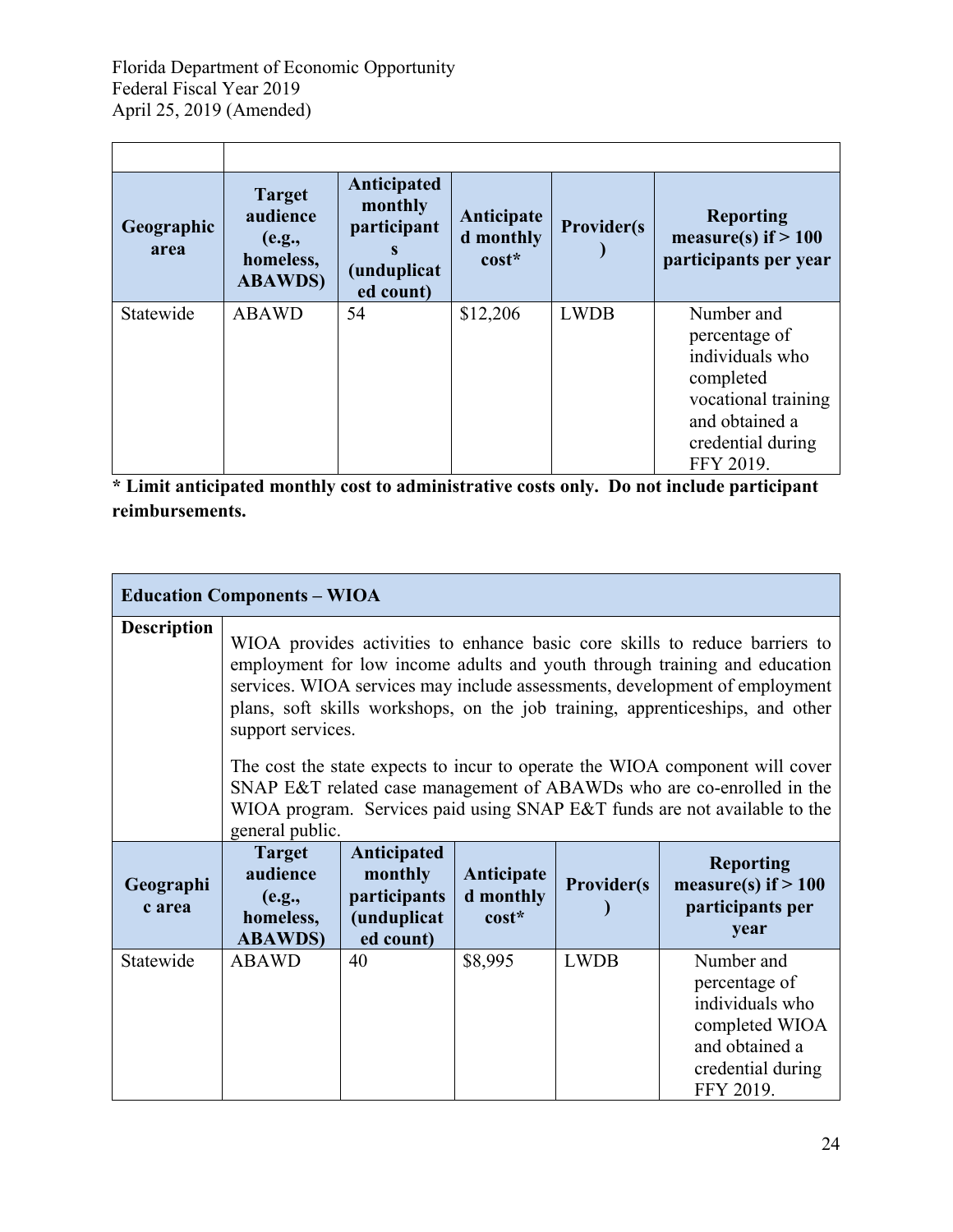## **\* Limit anticipated monthly cost to administrative costs only. Do not include participant reimbursements.**

#### **Work Components**

|                     | <b>Work Components - Work Experience</b>                                                                                                                                                                                                                                                                                                                                                                                      |                                                                    |                                    |                    |                                                                                                                               |  |
|---------------------|-------------------------------------------------------------------------------------------------------------------------------------------------------------------------------------------------------------------------------------------------------------------------------------------------------------------------------------------------------------------------------------------------------------------------------|--------------------------------------------------------------------|------------------------------------|--------------------|-------------------------------------------------------------------------------------------------------------------------------|--|
| <b>Description</b>  | Work experience connects ABAWDs with employers to build job related skills<br>through practical experience or training at a worksite. In lieu of wages, ABAWDs<br>receive compensation in the form of their household's monthly food assistance<br>allotment. Work experience may be combined with job search, job search<br>training, or other qualifying component.                                                         |                                                                    |                                    |                    |                                                                                                                               |  |
|                     | Worksites and worksite agreements are developed and executed by the LWDB.<br>Each LWDB has signed a grantee/sub-grantee agreement with DEO that guides<br>service delivery and requires data exchanges such as reporting participation hours<br>in the OSST system. Section 445.009, Florida Statutes, provides workers<br>compensation for participants in work experience funded via federal programs,<br>such as SNAP E&T. |                                                                    |                                    |                    |                                                                                                                               |  |
|                     | An ABAWD may identify a worksite that has not yet been developed by the<br>LWDB. However, the ABAWD will not be assigned to work experience at the<br>worksite until an agreement with the site has been executed by the LWDB. Work<br>experience hours are based on the benefit calculation. The benefit calculation is<br>the food assistance allotment divided by the higher of the federal or state<br>minimum wage.      |                                                                    |                                    |                    |                                                                                                                               |  |
| Geographi<br>c area | <b>Target</b><br>audience<br>(e.g.,<br>homeless,<br><b>ABAWDS)</b>                                                                                                                                                                                                                                                                                                                                                            | Anticipated<br>monthly<br>participants<br>(unduplicat<br>ed count) | Anticipate<br>d monthly<br>$cost*$ | <b>Provider(s)</b> | <b>Reporting</b><br>measure(s) if $> 100$<br>participants per<br>year                                                         |  |
| Statewide           | <b>ABAWD</b>                                                                                                                                                                                                                                                                                                                                                                                                                  | 137                                                                | \$31,266                           | <b>LWDB</b>        | Number and<br>percentage of<br>individuals who<br>completed work<br>experience and<br>obtained employment<br>during FFY 2019. |  |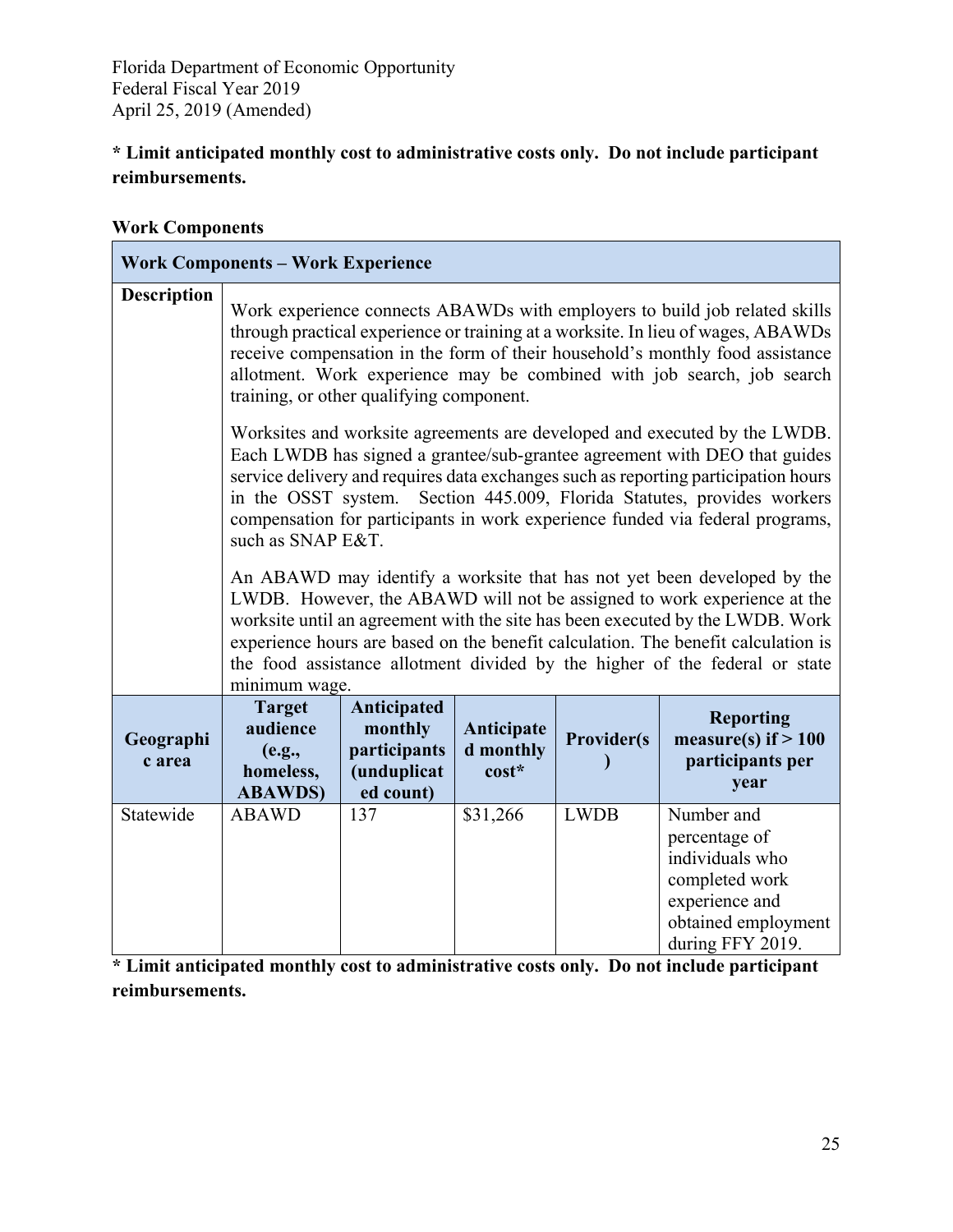| <b>Section F: Estimated Participant Levels</b>                                                                                                                                                                                                                                                                                                                                                                                                                                                                                     |                                                                                                                                   |
|------------------------------------------------------------------------------------------------------------------------------------------------------------------------------------------------------------------------------------------------------------------------------------------------------------------------------------------------------------------------------------------------------------------------------------------------------------------------------------------------------------------------------------|-----------------------------------------------------------------------------------------------------------------------------------|
| I. Anticipated number of work registrants in the State during                                                                                                                                                                                                                                                                                                                                                                                                                                                                      |                                                                                                                                   |
| the Federal FY (unduplicated count):                                                                                                                                                                                                                                                                                                                                                                                                                                                                                               | 841,729                                                                                                                           |
| <b>II. Estimated Number of Work Registrants Exempt from</b>                                                                                                                                                                                                                                                                                                                                                                                                                                                                        |                                                                                                                                   |
| E&T                                                                                                                                                                                                                                                                                                                                                                                                                                                                                                                                | 689,631                                                                                                                           |
| List below planned State option exemption categories and                                                                                                                                                                                                                                                                                                                                                                                                                                                                           |                                                                                                                                   |
| the number of work registrants expected to be included in                                                                                                                                                                                                                                                                                                                                                                                                                                                                          |                                                                                                                                   |
| each during the Federal FY                                                                                                                                                                                                                                                                                                                                                                                                                                                                                                         |                                                                                                                                   |
| 1. Mandatory registrant not head of household<br>Mandatory head of household (includes TCA teen parent)<br>2.<br>Illness (medical limitation)<br>3.<br>Remote<br>4.<br>5. Confirmed Pregnancy<br>6. Transportation unavailable for over 2 hours<br>7. Extreme comm. Or lang. limitation<br>8. Circumstances beyond control<br>9. Lack of child care for ages 6 to 12 years old<br>10. One-month certification<br>11. ABAWD with indicator 'N' mandatory FSET/ABAWD only<br>12. ABAWD with indicator 'N' mandatory refugee referral | 1. 26,544<br>2. 341,464<br>3.1,300<br>4.0<br>5. 21,958<br>6. 1,255<br>7. 76<br>8. 555<br>9. 87<br>10.31<br>11.288,710<br>12.7,651 |
| III. Percent of all work registrants exempt from E&T (line<br>$II$ /line I)                                                                                                                                                                                                                                                                                                                                                                                                                                                        | 81.9%                                                                                                                             |
| IV. Anticipated number of mandatory E&T participants (line<br>$I - line II$                                                                                                                                                                                                                                                                                                                                                                                                                                                        | 152,098                                                                                                                           |
| V. Anticipated number of voluntary E&T participants                                                                                                                                                                                                                                                                                                                                                                                                                                                                                | 80                                                                                                                                |
| VI. Anticipated number of ABAWDs in the State during the<br><b>Federal FY</b>                                                                                                                                                                                                                                                                                                                                                                                                                                                      | 152,098                                                                                                                           |
| VII. Anticipated number of ABAWDs in waived areas of the<br><b>State during the Federal FY</b>                                                                                                                                                                                                                                                                                                                                                                                                                                     | $\boldsymbol{0}$                                                                                                                  |
| VIII. Anticipated number of ABAWDs to be exempted under<br>the State's 15 percent ABAWD exemption allowance during                                                                                                                                                                                                                                                                                                                                                                                                                 |                                                                                                                                   |
| the Federal FY                                                                                                                                                                                                                                                                                                                                                                                                                                                                                                                     | $\boldsymbol{0}$                                                                                                                  |
| IX. Number of potential at-risk ABAWDs expected in the                                                                                                                                                                                                                                                                                                                                                                                                                                                                             |                                                                                                                                   |
| State during the Federal FY (line VI- (lines VII+VIII)                                                                                                                                                                                                                                                                                                                                                                                                                                                                             | 152,098                                                                                                                           |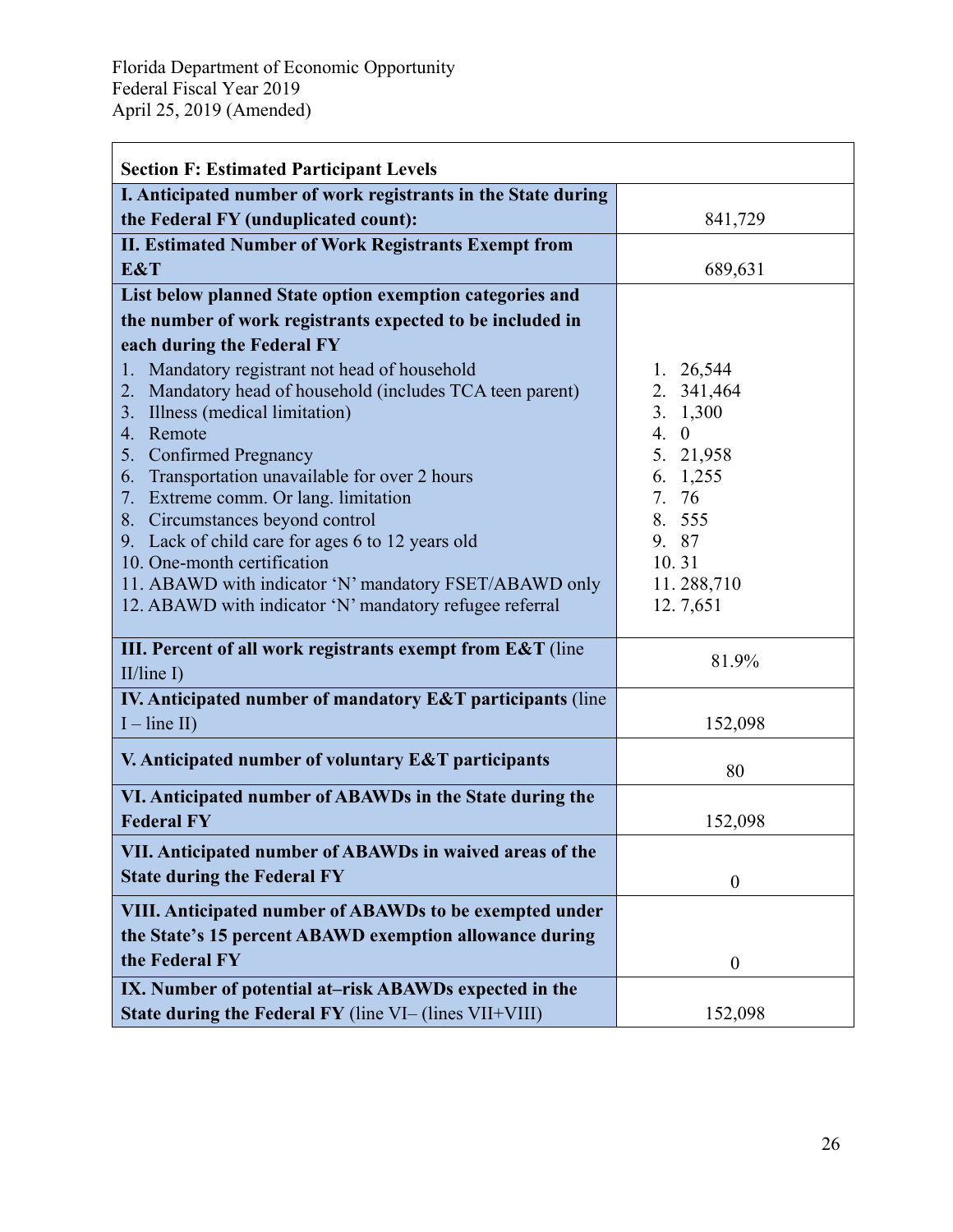| <b>Section G: Summary of Partnerships and/or Contracts</b> |                                                                                                      |                                              |                                                                |                   |                                         |
|------------------------------------------------------------|------------------------------------------------------------------------------------------------------|----------------------------------------------|----------------------------------------------------------------|-------------------|-----------------------------------------|
| Partner/<br><b>Contractor</b>                              | <b>Nature of</b><br>Contract<br>(Consulting,<br>Data Analysis,<br><b>E&amp;T Services,</b><br>Other) | <b>Total</b><br><b>Admin</b><br><b>Costs</b> | <b>Total</b><br>Participant<br><b>Reimburseme</b><br>nts Costs | <b>Total Cost</b> | $%$ of<br><b>Total</b><br><b>Budget</b> |
| Department of<br>Economic<br>Opportunity                   | <b>E&amp;T</b> Services                                                                              | \$8,758,291                                  | \$2,000,000                                                    | \$10,758,291      | 81.41%                                  |
| <b>TOTAL</b>                                               |                                                                                                      | \$8,758,291                                  | \$2,000,000                                                    | \$10,758,291      | 81.41%                                  |

For each partner/contractor that receives more than 10% of the E&T operating budget, complete and attach a Contractor Detail Addendum.

\*State-Level Participant Reimbursements: Participants reimbursements are paid at the state office organizational code level and issued through EBT cards to participants.

| Partner/Contract          |                                                                       | <b>Department of Economic Opportunity (DEO)</b> |     |                                                                      |  |  |
|---------------------------|-----------------------------------------------------------------------|-------------------------------------------------|-----|----------------------------------------------------------------------|--|--|
| <b>Name</b>               |                                                                       |                                                 |     |                                                                      |  |  |
| <b>Monitoring and</b>     |                                                                       |                                                 |     | DEO holds a grantee/sub-grantee agreement with each of the 24        |  |  |
| communication with        |                                                                       |                                                 |     | Local Workforce Development Boards (LWDBs) which outlines the        |  |  |
| contractor (s)            |                                                                       |                                                 |     | LWDBs requirements to operate the SNAP E&T program in                |  |  |
|                           |                                                                       |                                                 |     | accordance with the federal and state laws and policy. DEO conducts  |  |  |
|                           |                                                                       |                                                 |     | annual quality assurance reviews of the SNAP E&T program to          |  |  |
|                           |                                                                       |                                                 |     | ensure compliance with the laws set forth by federal regulations and |  |  |
|                           |                                                                       |                                                 |     | state statute, as well as state guidance. DEO conducts random audits |  |  |
|                           | of the SNAP E&T data entered in the management information            |                                                 |     |                                                                      |  |  |
|                           | system to ensure the integrity of the information. Policy changes are |                                                 |     |                                                                      |  |  |
|                           | the LWDB through guidance papers,<br>communicated to                  |                                                 |     |                                                                      |  |  |
|                           | memorandum, teleconference, webinar, and on-site training or          |                                                 |     |                                                                      |  |  |
|                           | technical assistance as needed or requested.                          |                                                 |     |                                                                      |  |  |
| <b>Role of Contractor</b> | CareerSource Florida is responsible for the direct administration of  |                                                 |     |                                                                      |  |  |
|                           | SNAP E&T program services to ABAWDs. CareerSource Florida             |                                                 |     |                                                                      |  |  |
|                           | may contract with a provider for the delivery of the SNAP E&T         |                                                 |     |                                                                      |  |  |
|                           | components and case management services.                              |                                                 |     |                                                                      |  |  |
| <b>Timeline</b>           | <b>Start</b>                                                          | October 2018                                    | End | September 2019                                                       |  |  |
|                           |                                                                       |                                                 |     |                                                                      |  |  |
|                           |                                                                       |                                                 |     |                                                                      |  |  |

## **Section H: Contractor Detail Addendum**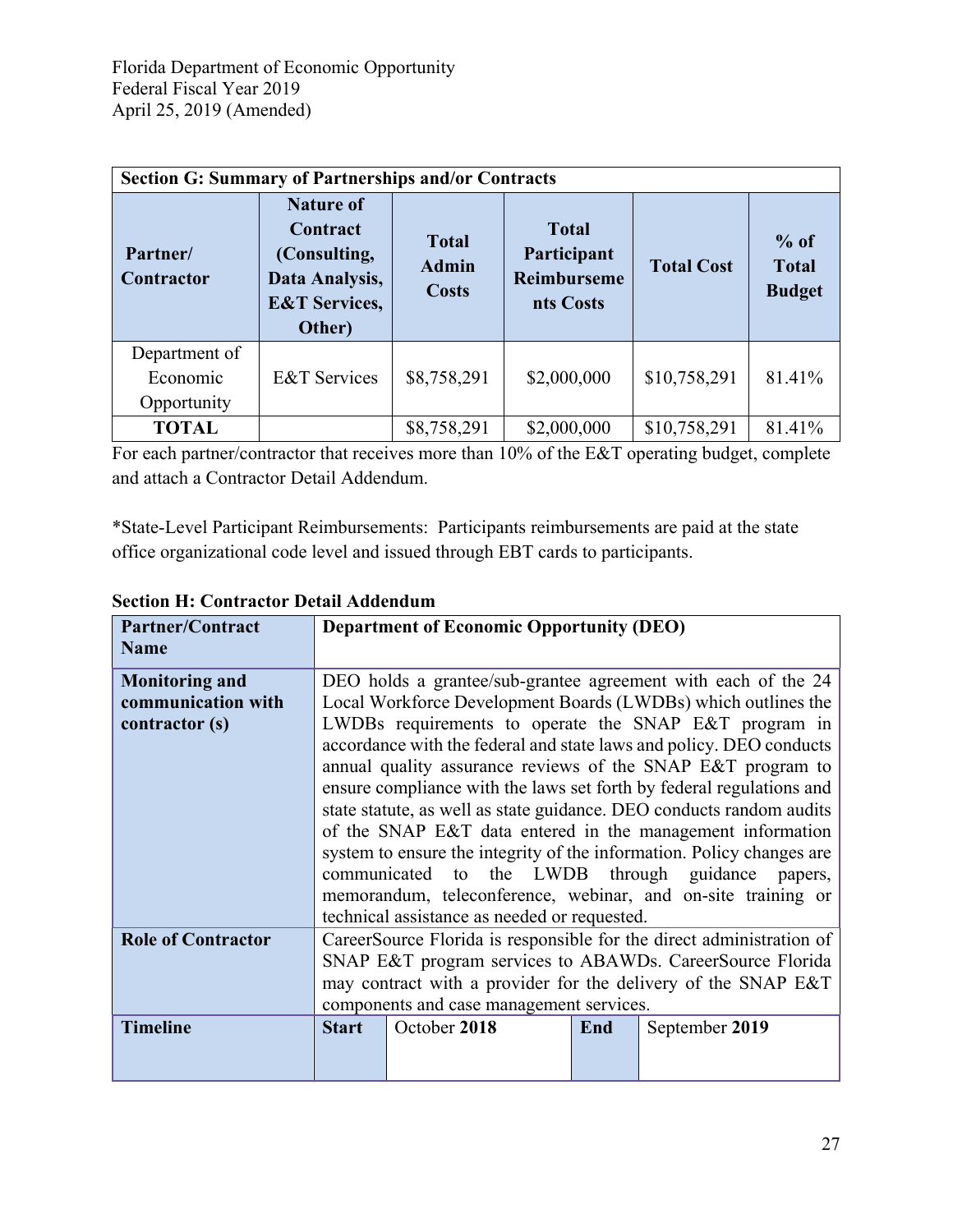| <b>Partner/Contract</b>                             | <b>Department of Economic Opportunity (DEO)</b>                                                                                                                                                                                                                                                                            |
|-----------------------------------------------------|----------------------------------------------------------------------------------------------------------------------------------------------------------------------------------------------------------------------------------------------------------------------------------------------------------------------------|
| <b>Name</b>                                         |                                                                                                                                                                                                                                                                                                                            |
| <b>Description of</b><br><b>Activities/Services</b> | CareerSource Florida administers the SNAP E&T components<br>outlined in this state plan, Section E. These services and activities<br>include job search/job search training, education and vocational<br>training, work experience, and/or a combination of components.                                                    |
| <b>Funding</b>                                      | \$10,758,291                                                                                                                                                                                                                                                                                                               |
| <b>Evaluation</b>                                   | DEO conducts annual quality assurance reviews of the SNAP E&T<br>program to ensure compliance with the laws set forth by federal<br>regulations and state statute, as well as state guidance. DEO conducts<br>random audits of the SNAP E&T data entered in the OSST system<br>to ensure the integrity of the information. |

# **Contractor Detail Addendum**

| <b>Partner/Contract</b>    |                                                                                                                             | CareerSource Central Florida                                         |     |                                                                       |  |  |
|----------------------------|-----------------------------------------------------------------------------------------------------------------------------|----------------------------------------------------------------------|-----|-----------------------------------------------------------------------|--|--|
| <b>Name</b>                |                                                                                                                             |                                                                      |     |                                                                       |  |  |
| <b>Monitoring and</b>      |                                                                                                                             |                                                                      |     | DEO holds a grantee/sub-grantee agreement with CareerSource           |  |  |
| communication with         |                                                                                                                             |                                                                      |     | Central Florida which outlines the LWDBs requirements to operate      |  |  |
| contractor (s)             |                                                                                                                             |                                                                      |     | the SNAP E&T program in accordance with the federal and state         |  |  |
|                            |                                                                                                                             |                                                                      |     | laws and policy. DEO conducts annual quality assurance reviews of     |  |  |
|                            |                                                                                                                             |                                                                      |     | the SNAP E&T program to ensure compliance with the laws set forth     |  |  |
|                            |                                                                                                                             |                                                                      |     | by federal regulations and state statute, as well as state guidance.  |  |  |
|                            |                                                                                                                             |                                                                      |     | DEO conducts random audits of the SNAP E&T data entered in the        |  |  |
|                            |                                                                                                                             |                                                                      |     | management information system to ensure the integrity of the          |  |  |
|                            |                                                                                                                             |                                                                      |     | information. Policy changes are communicated to the LWDB              |  |  |
|                            |                                                                                                                             |                                                                      |     | through guidance papers, memorandum, teleconference, webinar,         |  |  |
| <b>Role of Contractor</b>  |                                                                                                                             | and on-site training or technical assistance as needed or requested. |     | CareerSource Central Florida is responsible for the direct            |  |  |
|                            |                                                                                                                             |                                                                      |     |                                                                       |  |  |
|                            | administration of SNAP E&T program services to ABAWDs.<br>CareerSource Central Florida may contract with a provider for the |                                                                      |     |                                                                       |  |  |
|                            | delivery of the SNAP E&T components and case management                                                                     |                                                                      |     |                                                                       |  |  |
|                            | services. CareerSource Central Florida will partner with Second                                                             |                                                                      |     |                                                                       |  |  |
|                            | Harvest Food Bank of Central Florida's Culinary Training Program.                                                           |                                                                      |     |                                                                       |  |  |
| <b>Timeline</b>            | <b>Start</b>                                                                                                                | October 2018                                                         | End | September 2019                                                        |  |  |
|                            |                                                                                                                             |                                                                      |     |                                                                       |  |  |
|                            |                                                                                                                             |                                                                      |     |                                                                       |  |  |
| <b>Description of</b>      |                                                                                                                             |                                                                      |     | Administers the SNAP E&T components outlined in this state plan,      |  |  |
| <b>Activities/Services</b> | Section E. These services and activities include job search/job search                                                      |                                                                      |     |                                                                       |  |  |
|                            |                                                                                                                             |                                                                      |     | training, education and vocational training, work experience, and/or  |  |  |
|                            |                                                                                                                             |                                                                      |     | a combination of components. The program will provide culinary        |  |  |
|                            |                                                                                                                             |                                                                      |     | and life skills training needed to pursue a sustainable career in the |  |  |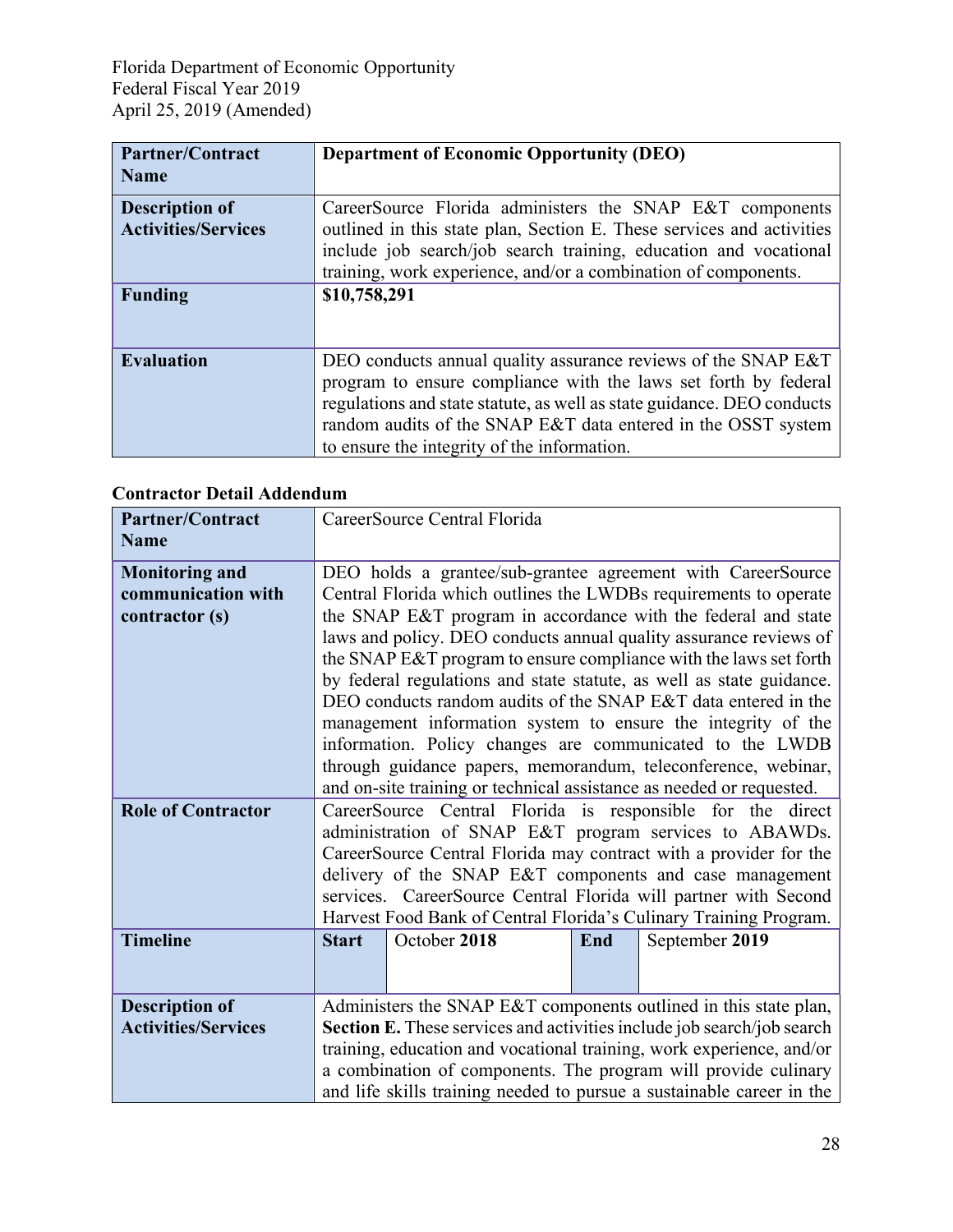| <b>Partner/Contract</b> | CareerSource Central Florida                                           |
|-------------------------|------------------------------------------------------------------------|
| <b>Name</b>             |                                                                        |
|                         | food industry. Eligible participants enrolled in the program through   |
|                         | the third-party partnership will gain valuable "hands-on" experience   |
|                         | learning, assisting in contract meal prep, and catered events during   |
|                         | their lab time.                                                        |
| <b>Funding</b>          | \$1,178,319                                                            |
|                         |                                                                        |
|                         |                                                                        |
| <b>Evaluation</b>       | DEO conducts annual quality assurance reviews of the SNAP E&T          |
|                         | program to ensure compliance with the laws set forth by federal        |
|                         | regulations and state statute, as well as state guidance. DEO conducts |
|                         | random audits of the SNAP E&T data entered in the OSST system          |
|                         | to ensure the integrity of the information.                            |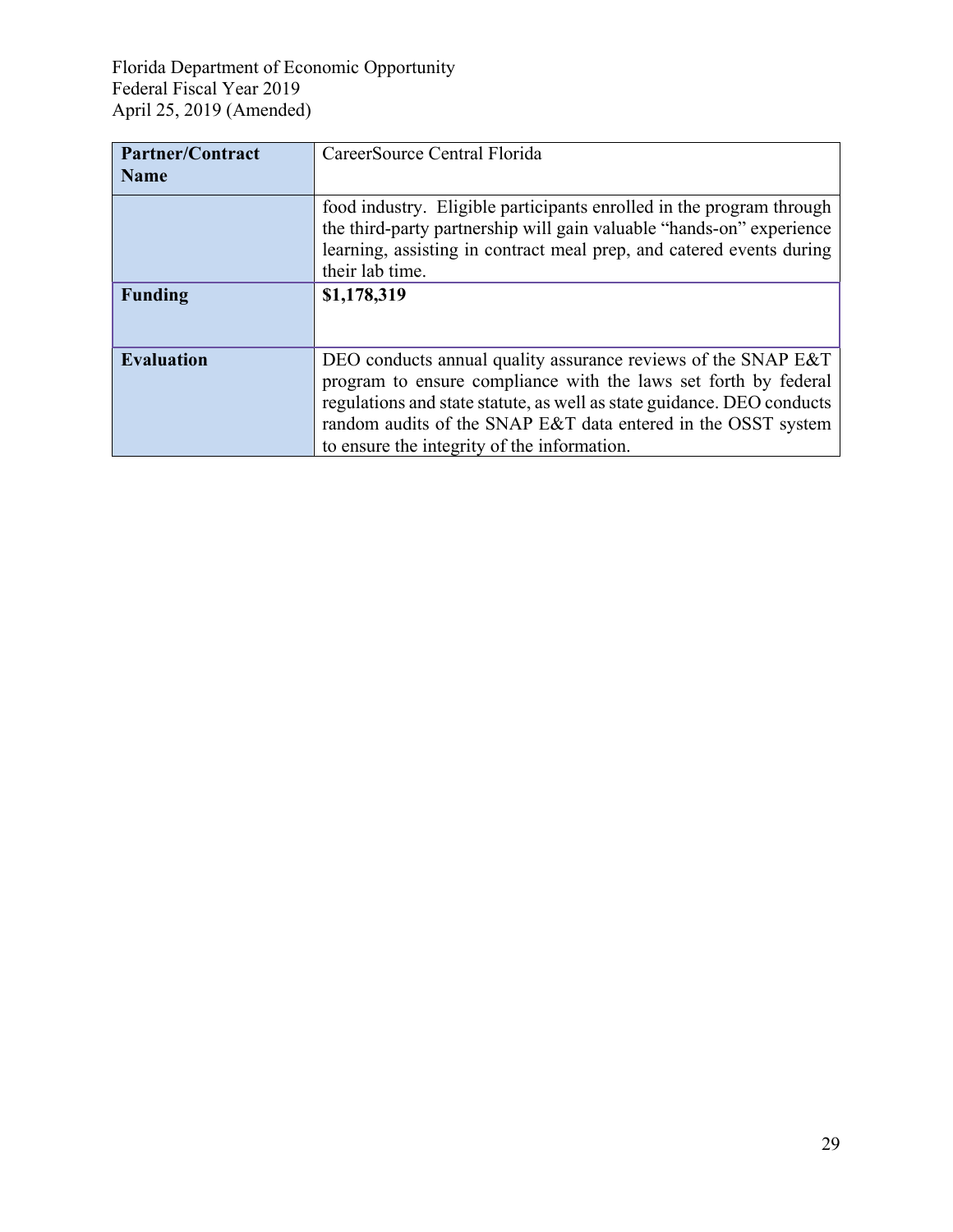| <b>Section I: Operating Budget and Budget Narrative</b> |  |  |
|---------------------------------------------------------|--|--|
|                                                         |  |  |

|                                                                 | <b>State cost</b>                                    | <b>Federal cost</b> | <b>Total</b> |
|-----------------------------------------------------------------|------------------------------------------------------|---------------------|--------------|
| I. Direct Costs:                                                |                                                      |                     |              |
| a) Salary/Wages                                                 |                                                      | \$502,569           | \$502,569    |
| b) Fringe Benefits* Approved Fringe Benefit Rate Used<br>38.47% |                                                      | \$193,338           | \$193,338    |
| c) Contractual Costs                                            | \$1,000,000<br>(E&T<br>Pilot-<br>Provider<br>funded) | \$8,562,302         | \$9,562,302  |
| d) Contractual Costs (Sub-recipients)                           | \$0                                                  | \$0                 | \$0          |
| e) Non-capital Equipment and Supplies                           |                                                      | \$7,585             | \$7,585      |
| f) Materials                                                    |                                                      | \$0                 | \$0          |
| g) Travel                                                       |                                                      | \$14,002            | \$14,002     |
| h) Building/Space                                               |                                                      | \$20,408            | \$20,408     |
| i) Equipment & Other Capital Expenditures                       |                                                      | \$0                 | \$0          |
| j) Agency Shared Costs**                                        |                                                      | \$90,874            | \$90,874     |
| <b>Total Direct Costs</b>                                       | \$1,000,000                                          | \$9,391,078         | \$10,391,078 |
| II. Indirect Costs - FL Department of Economic                  |                                                      |                     |              |
| <b>Opportunity:</b>                                             | <b>State cost</b>                                    | <b>Federal cost</b> | <b>Total</b> |
| Indirect Costs*Approved Indirect Cost Rate Used:                |                                                      | \$367,213           | \$367,213    |
| 52.7675%                                                        |                                                      |                     |              |
| <b>III. In-kind Contribution</b>                                | <b>State cost</b>                                    | <b>Federal cost</b> | <b>Total</b> |
| State in-kind contribution                                      |                                                      |                     |              |
| Total Administrative Cost (Total of items I, II, and            |                                                      |                     |              |
| III)                                                            |                                                      |                     |              |
| 100 Percent Federal E&T Grant                                   | \$0                                                  | \$8,758,291         | \$8,758,291  |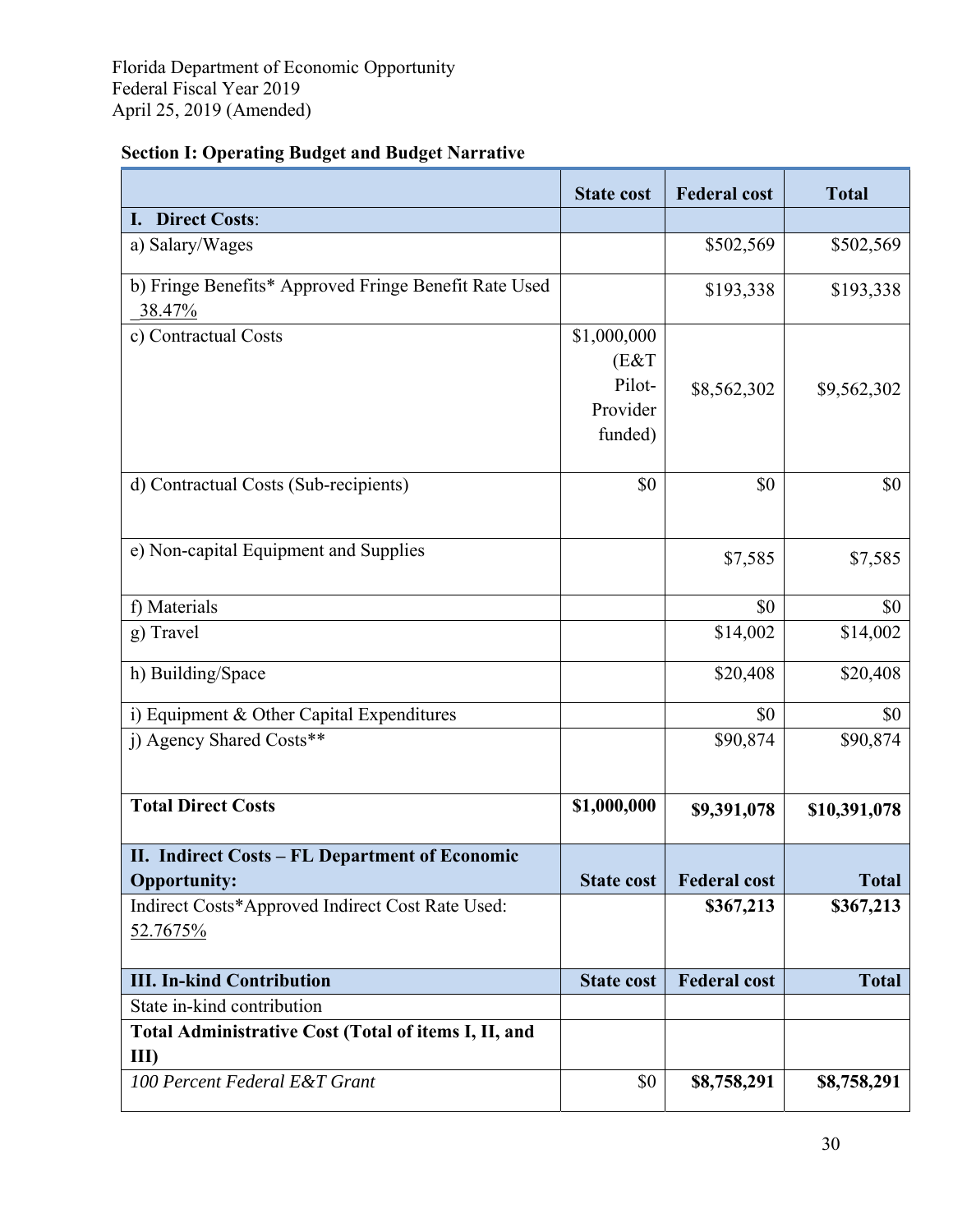| 50 percent Additional Administrative Expenditure ( $E&T$      | \$1,000,000       | \$1,000,000         | \$2,000,000  |
|---------------------------------------------------------------|-------------------|---------------------|--------------|
| Pilot)<br>IV. Participant Reimbursement (State plus Federal): | <b>State cost</b> | <b>Federal cost</b> | <b>Total</b> |
|                                                               |                   |                     |              |
| a) Dependent Care (including contractual costs)               |                   |                     |              |
| b) Transportation & Other Costs (including contractual        | \$1,000,000       | \$1,000,000         | \$2,000,000  |
| costs)                                                        |                   |                     |              |
| c) State Agency Cost for Dependent Care Services              |                   |                     |              |
| Total 50 percent Participant Reimbursement Expenses           | \$1,000,000       | \$1,000,000         | \$2,000,000  |
| V. Total Costs                                                | \$2,000,000       | \$10,758,291        | \$12,758,291 |

## **\* Attach an approval letter from the cognizant agency identifying the indirect cost rate being used.**

\*\* [I. j)]. These shared costs are directly allocated based on the Department's allocation plan. For example, IT services are not included in the agency's indirect costs.

| <b>Item</b>                   | <b>Narrative</b>                                                          |
|-------------------------------|---------------------------------------------------------------------------|
| <b>I. Direct Costs: DEO</b>   |                                                                           |
| a) Salary/Wages               | State agency administration staffing to support 2 positions at .50 FTE;   |
| \$502,569                     | 4 positions at 100%, 1 position at .75%, 2 positions at .50%; 6 positions |
|                               | at .25.                                                                   |
|                               |                                                                           |
| b) Fringe Benefits*           | State agency contributions for FICA tax, state employee investment        |
| <b>Approved Fringe</b>        | accounts, state employee retirement, state health insurance, state life   |
| <b>Benefit Rate Used</b>      | insurance and state disability insurance.                                 |
| 38.47%                        |                                                                           |
| \$193,338                     |                                                                           |
| c) Contractual Costs          | The State agency currently contracts with vendors for services directly   |
| (Admin Only)                  | in support of SNAP activities.                                            |
| \$2,197,035                   |                                                                           |
| d) Contractual Costs          | The State agency currently contracts with CareerSource Florida and its    |
| (Sub recipients)              | 24 Local Workforce Development Boards (LWDBs).                            |
| \$7,365,267                   |                                                                           |
| e) Non-capital                | Non-capital equipment and supplies utilized by the State of Florida in    |
| <b>Equipment and Supplies</b> | support SNAP activities.                                                  |

# **Section J: Budget Narrative and Justification**